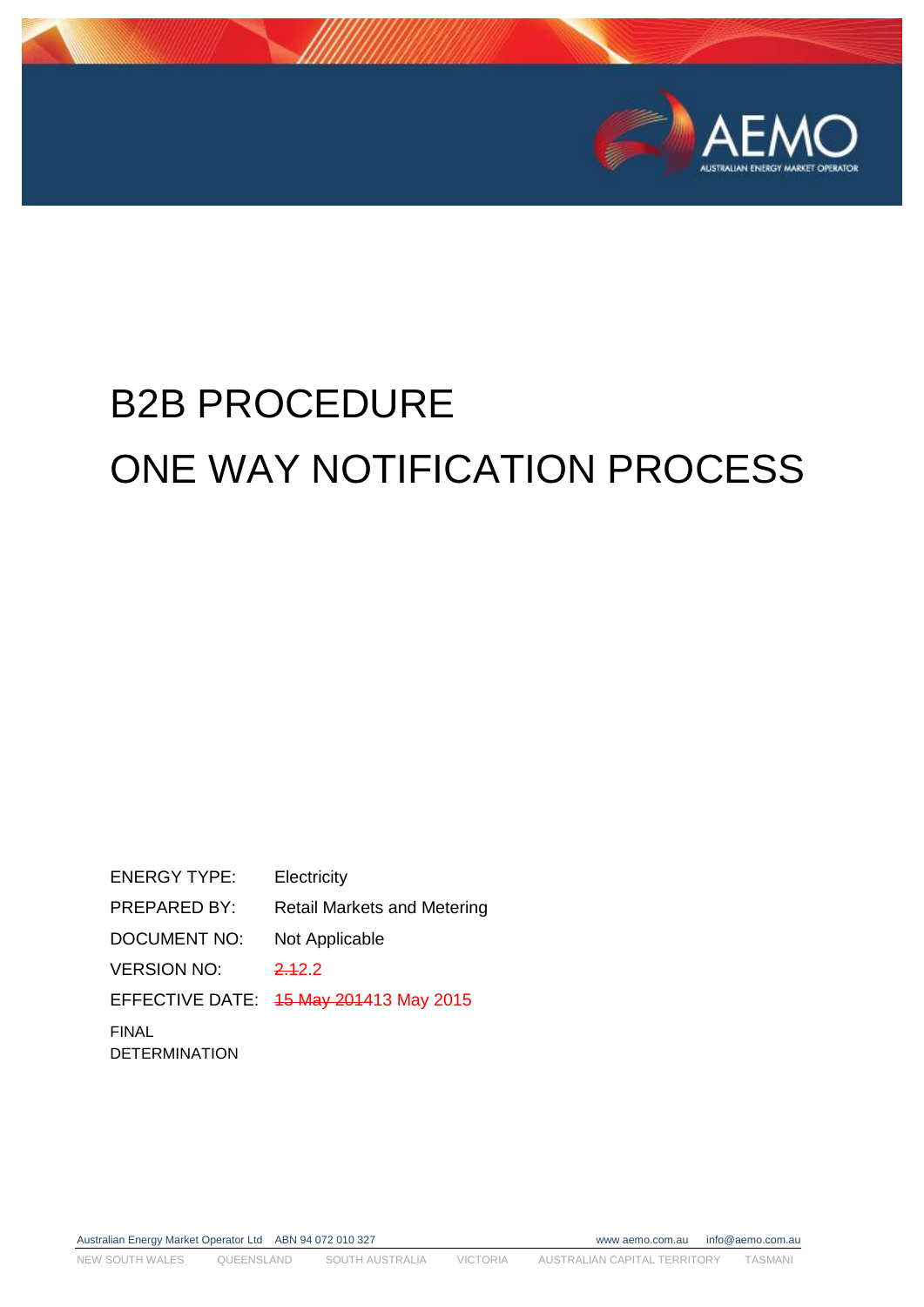#### **Document History**

| <b>Version</b> | <b>Date</b> | <b>Author</b> | Comments                                                                                                                                                                   |
|----------------|-------------|---------------|----------------------------------------------------------------------------------------------------------------------------------------------------------------------------|
| 1.5.1          | 27/04/2009  | <b>NEMMCO</b> | Updates following Participant responses/submissions on the initial<br>consultation release.<br>Updates to the MXN Business Rules clause 3.1.1 from Draft                   |
|                |             |               | Determination consultation.                                                                                                                                                |
|                |             |               | Issued as Final Determination (first release).                                                                                                                             |
| 1.6            | 23/06/2009  | <b>NEMMCO</b> | Update the version number and release date to retain version numbering<br>with the other B2B procedures. Changed the publish date to effective date<br>on the front cover. |
|                |             |               | Manifest corrections in section 5.1.1 to align with the aseXML standard<br>and the Build Pack.                                                                             |
|                |             |               | Published as FINAL Determination.                                                                                                                                          |
| 1.6.1          | 18/08/2009  | <b>AEMO</b>   | Band change from NEMMCO to AEMO. No technical change                                                                                                                       |
|                |             |               | Issued as FINAL Determination - effective 25 Novemeber 2009.                                                                                                               |
| 1.7            | 17/03/2010  | AEMO          | Updated version numbers and release date to retain version<br>numbering with other B2B Procedures.                                                                         |
|                |             |               | Update Clause 1.7,                                                                                                                                                         |
|                |             |               | Updates to Section 5, 5.1 and 5.1.1.                                                                                                                                       |
|                |             |               | Move Business Event information to the B2B Procedure Technical<br>Guidelines for B2B Procedures.                                                                           |
|                |             |               | Issued as Final Determination - effective 26 May 2010.                                                                                                                     |
| 1.7a           | 15/07/2011  | <b>AEMO</b>   | Updated version number to 1.7a and release date to retain version<br>numbering with other B2B Procedures.                                                                  |
|                |             |               | Updated procedure to facilitate further extension of contestability to small<br>business customers in Tasmania.                                                            |
| 1.8            | 15/08/2011  | <b>AEMO</b>   | Updated version numbers and relase dates to retain version<br>numbering with other B2B Procedures.                                                                         |
|                |             |               | Updates to clause 2.1 and 5.1, manifest correction to clause<br>3.1.1.<br>Inserted Clause 3.2, 4.2 and 5.1.2.                                                              |
| 1.9            | 06/11/2012  | <b>AEMO</b>   | Updated version numbers and release date to retain version numbering                                                                                                       |
|                |             |               | with other B2B Procedures.<br>Update to clause 1.7 a for Meter Data Providers.                                                                                             |
| 2.0            | 13/11/2013  | <b>AEMO</b>   | Updated version numbers and release date to retain version numbering<br>with other B2B Procedures.                                                                         |
| 2.1            | 15/05/2014  | <b>AEMO</b>   | Updated version numbers and release date to retain version numbering<br>with other B2B Procedures.                                                                         |
| 2.2            | 21/11/2014  | <b>AEMO</b>   | Updated version numbers and release date to retain version numbering<br>with other B2B Procedures.                                                                         |

#### **Interpretation**

For details of the interpretation of key words, such as addresses, dates, times and field types, refer to the B2B Procedure: Technical Guidelines for B2B Procedures.

#### **Documentation Conventions**

Refer to the B2B Procedure: Technical Guidelines for B2B Procedures for the details of the documentation conventions.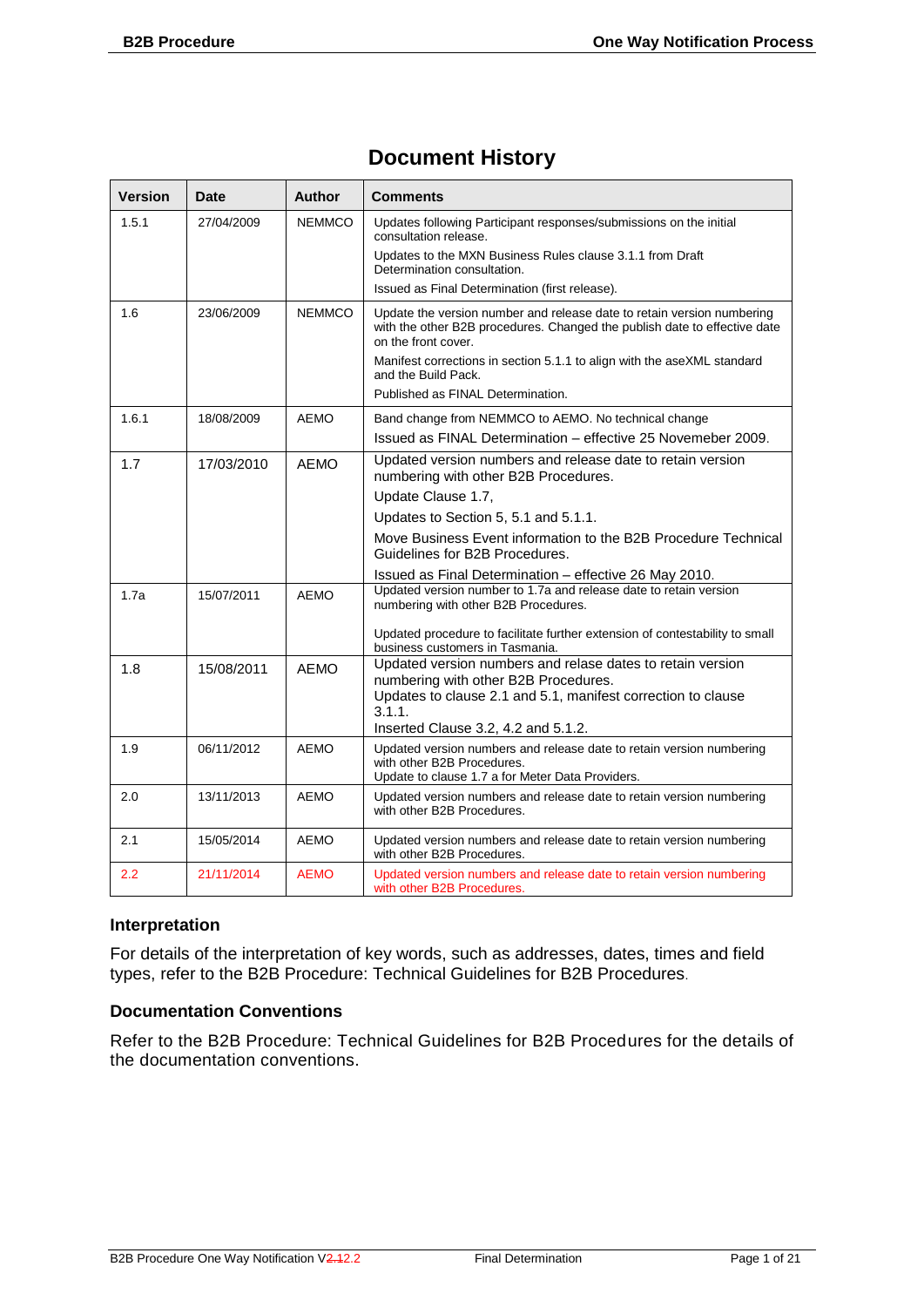## **Table of Contents**

| 1              |  |
|----------------|--|
| 1.1            |  |
| 1.2            |  |
| 1.3            |  |
| 1.4            |  |
| 1.5            |  |
| 1.6            |  |
| 1.7            |  |
| 1.8            |  |
| 1.9            |  |
| 1.10           |  |
| $\overline{2}$ |  |
| 2.1            |  |
| 2.2            |  |
| 2.3            |  |
| 2.4            |  |
| 2.5            |  |
|                |  |
| 3              |  |
| 3.1            |  |
| 3.2            |  |
| 4              |  |
| 4.1            |  |
| 4.2            |  |
|                |  |
| 5              |  |
| 5.1            |  |
| 5.2            |  |
| 5.3            |  |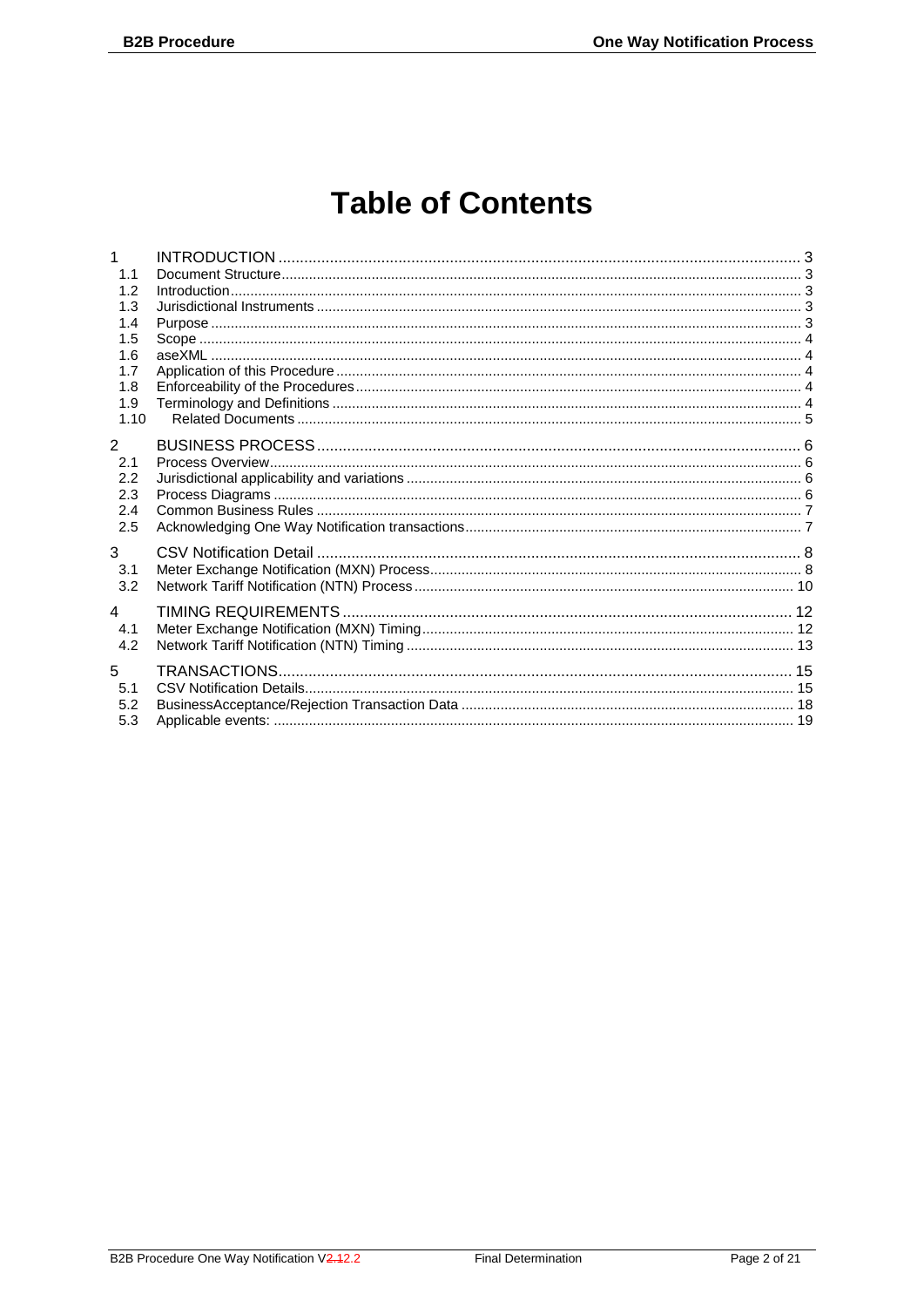### <span id="page-3-0"></span>**1 INTRODUCTION**

#### <span id="page-3-1"></span>**1.1 Document Structure**

- a. Section One provides an introduction and context to this Procedure.
- b. Section Two describes the high level One Way Notification Process. This section also includes the high level process flows and business rules.
- c. Section Three defines the Business Documents within this Procedure.
- d. Section Four defines the Timing Requirements within this Procedure.
- e. Section Five itemises the Data to be provided within this Procedure.

#### <span id="page-3-2"></span>**1.2 Introduction**

- a. This B2B Procedure: One Way Notification Process ("Procedure") is approved by AEMO in accordance with clause 7.2A.5(a)(1) of the National Electricity Rules ("Rules").
- b. This Procedure may only be amended in accordance with clause 7.2A.3 of the Rules.
- c. In the event of any inconsistency between this Procedure and the Rules, the Rules shall prevail to the extent of the inconsistency.
- d. In the event of any inconsistency between this Procedure and the Metrology Procedure, the Metrology Procedure shall prevail to the extent of the inconsistency.
- e. In the event of any inconsistency between this Procedure and MSATS Procedures, the MSATS Procedures shall prevail to the extent of the inconsistency.
- f. In the event of any inconsistency between this Procedure and the B2B Procedure Technical Delivery Specification or the B2B Procedure Technical Guidelines for B2B Procedures (together referred to as the "B2B Technical Procedures"), unless this Procedure provides otherwise, the relevant B2B Technical Procedures shall prevail to the extent of the inconsistency.
- g. In this Procedure, a capitalised word or phrase has the meaning given to it:
	- 1. in this Procedure;
	- 2. if no meaning is given to it in this Procedure, it is defined in the B2B Procedure Technical Guidelines for B2B Procedures; or
	- 3. if no meaning is given to it in the B2B Procedure Technical Guidelines for B2B Procedures, it is defined in the Rules.
- h. This Procedure shall be interpreted in accordance with the rules of interpretation set out in clause 1.7 of the Rules and the Technical Guidelines for B2B Procedures. Provisions that are placed in a square box coloured grey are provided by way of explanation and to assist readers and do not form any obligation on Participants or affect the interpretation of this Procedure. Provisions that fall within a section entitled "Worked Example" are provided for assistance only and do not form any obligation on the Participants nor do they affect the interpretation of this Procedure.

#### <span id="page-3-3"></span>**1.3 Jurisdictional Instruments**

a. To the extent of any inconsistency between this Procedure and any relevant jurisdictional instrument, the relevant jurisdictional instrument shall prevail to the extent of the inconsistency.

#### <span id="page-3-4"></span>**1.4 Purpose**

- a. This Procedure defines standard processes and transaction data requirements for one way messaging transactions between Market Participants, with which they must comply.
- b. It provides a process where Participants can send messages to other Participants for multiple NMIs in a single transaction.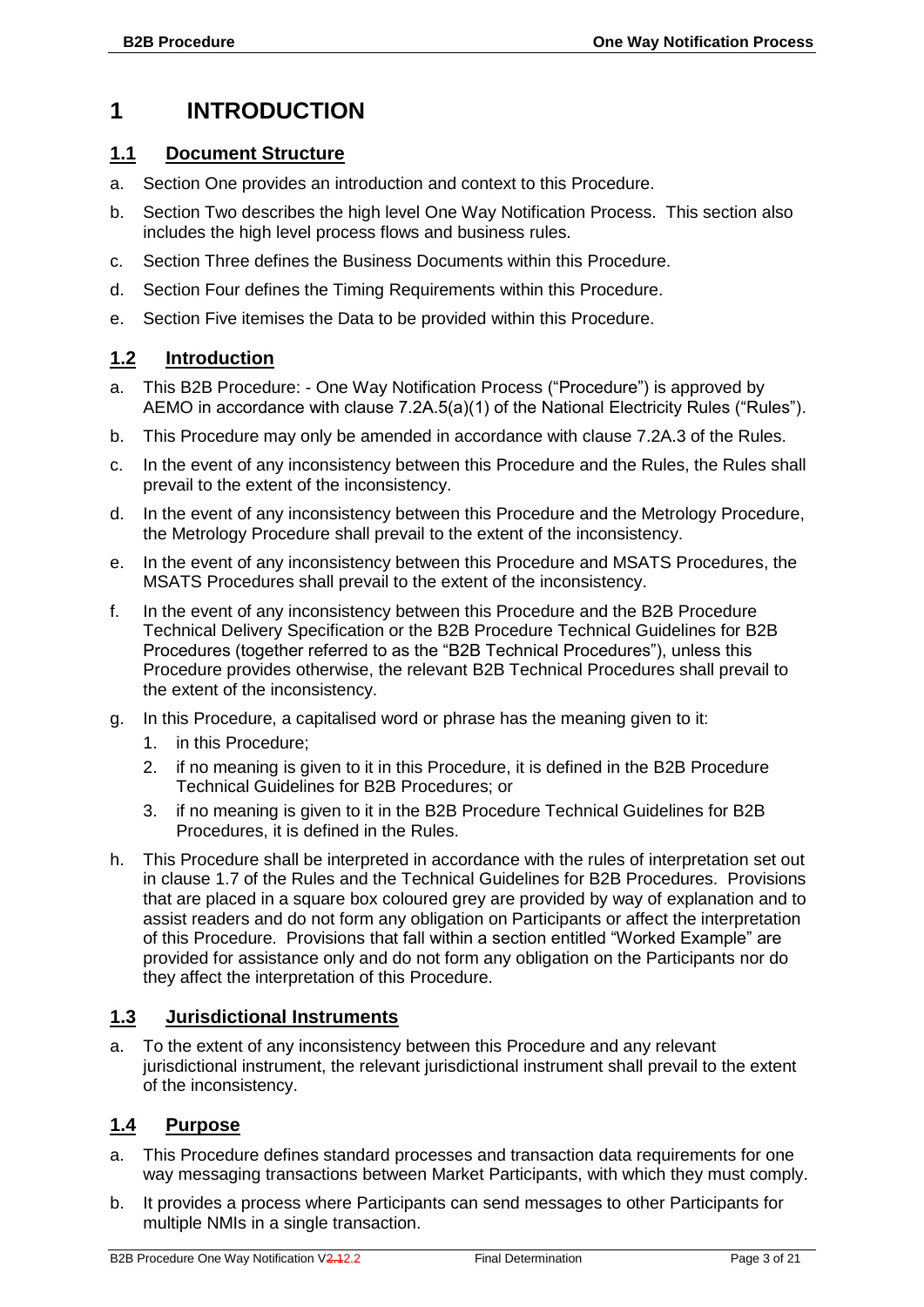#### <span id="page-4-0"></span>**1.5 Scope**

#### **1.5.1 Inclusions**

- a. This Procedure is for Participants to send One Way Notification transactions to other Market Participants, and receive confirmation that the transaction has been received and can be read.
- b. This Procedure is to be used where messaging is required for multiple NMIs in a single transaction.

#### **1.5.2 Exclusions**

- a. This Procedure does not apply to:
	- 1. Communication standards, methods or content, to end use customers.
	- 2. Updating of Customer details, provision of Meter Data, or Service Orders Details. Updating and/or changes are covered in the respective B2B Procedure.
- b. This Procedure shall not be used to replace obligations under the MSATS Procedures, and shall only be used as defined in this document.

#### <span id="page-4-1"></span>**1.6 aseXML**

- a. A Participant must use the agreed industry standard of aseXML messaging to deliver transactions in accordance with this Procedure.
- b. Participants must ensure that any CSVNotificationDetail data provided complies with the specification contained in B2B Procedure Technical Guidelines for B2B Procedures.

#### <span id="page-4-2"></span>**1.7 Application of this Procedure**

- a. As required by clause 7.2A.4(i) of the National Electricity Rules, Local Retailers, Market Customers, Distribution Network Service Providers, AEMO, Metering Data Providers and Metering Providers must comply with this Procedure.
- b. As permitted by clause 7.2A.4(k) of the National Electricity Rules, Local Retailers, Market Customers and Distribution Network Service Providers may on such terms and conditions as agreed between them communicate a B2B Communication on a basis other than as set out in this Procedure, in which case the parties to the agreement need not comply with this Procedure to the extent that the terms and conditions agreed between them are inconsistent with this Procedure.

#### <span id="page-4-3"></span>**1.8 Enforceability of the Procedures**

a. The Procedure is enforceable by the Australian Energy Regulator in accordance with its powers under section 15 of the National Electricity Law.

#### <span id="page-4-4"></span>**1.9 Terminology and Definitions**

#### **1.9.1 Terminology**

- a. In this Procedure:
	- 1. The term "Participant" is limited in its meaning and is not as defined in the Technical Guidelines for B2B Procedures. In this Procedure Participant refers to a party initiating or receiving a OneWayNotification transaction. A Participant may be any one of, LR, FRMP, Retailer, DNSP, MP, or MDP.
	- 2. The term *CSVNotificationDetail* is defined as the data payload. Each message type will have a unique *CSVNotificationDetail* structure and content as defined in section 5 of this document.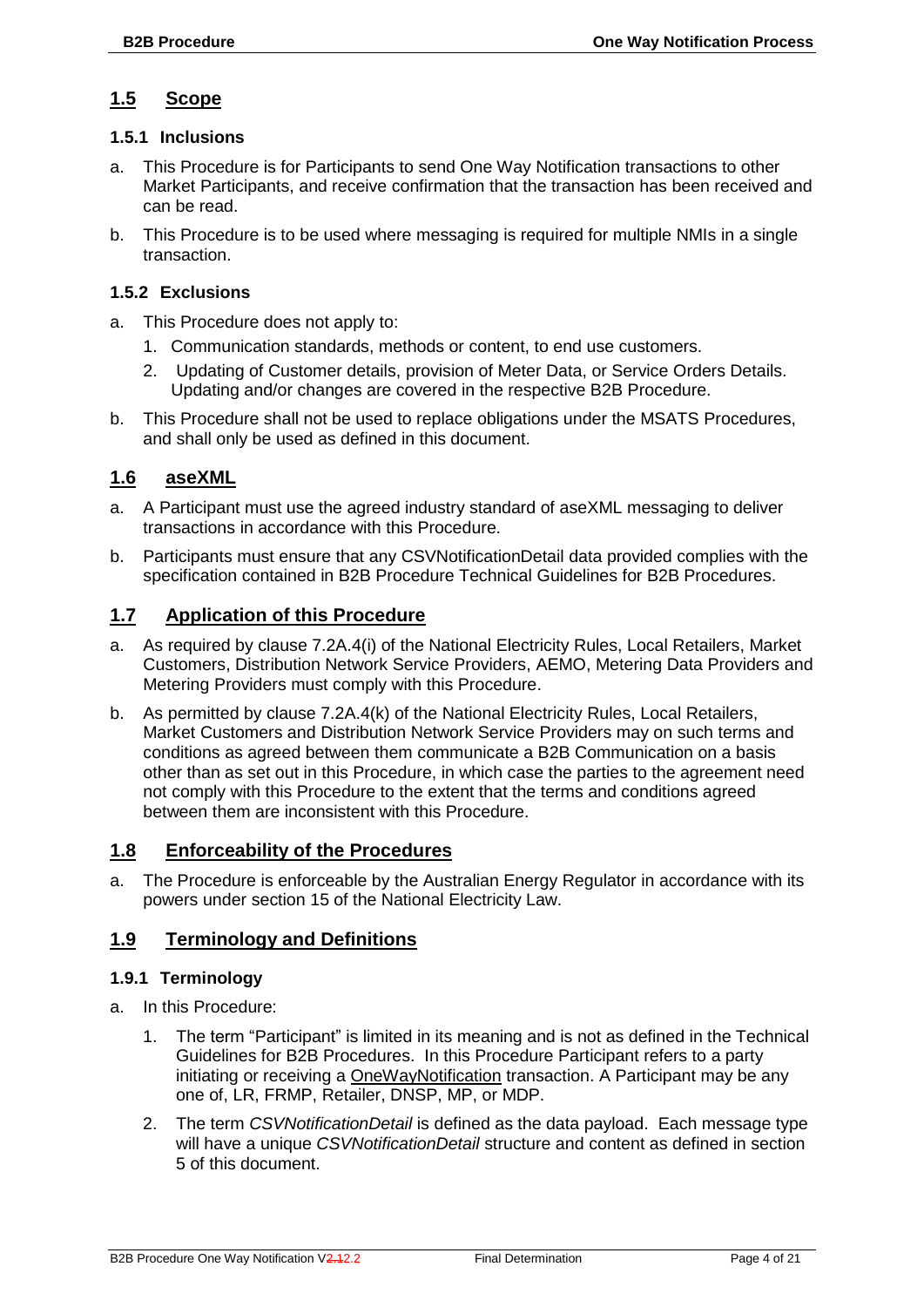#### **1.9.2 Business Documents**

- a. Throughout this Procedure, the term "Business Document" is used to refer to the key B2B Notification transactions between Participants. In this Procedure, the relevant Business Document is:
	- 1. OneWayNotification

#### **1.9.3 Business Signals**

- a. The technical transaction delivery details for this B2B Procedure are contained in the B2B Technical Delivery Specification.
- b. Participants must ensure that their technical delivery mechanisms support the following business signals;
	- 1. *BusinessReceipt*: and
	- *2. BusinessAcceptance/Rejection.*
- c. A BusinessReceipt indicates the transaction has been received and is readable.
- d. A BusinessAcceptance/Rejection represents acceptance or rejection of the appropriate business document by the recipient.

#### <span id="page-5-0"></span>**1.10 Related Documents**

- a. This Procedure has been prepared in conjunction with and should be read in conjunction with:
	- 1. B2B Procedure Technical Delivery Specification, and
	- 2. B2B Procedure Technical Guidelines for B2B Procedures.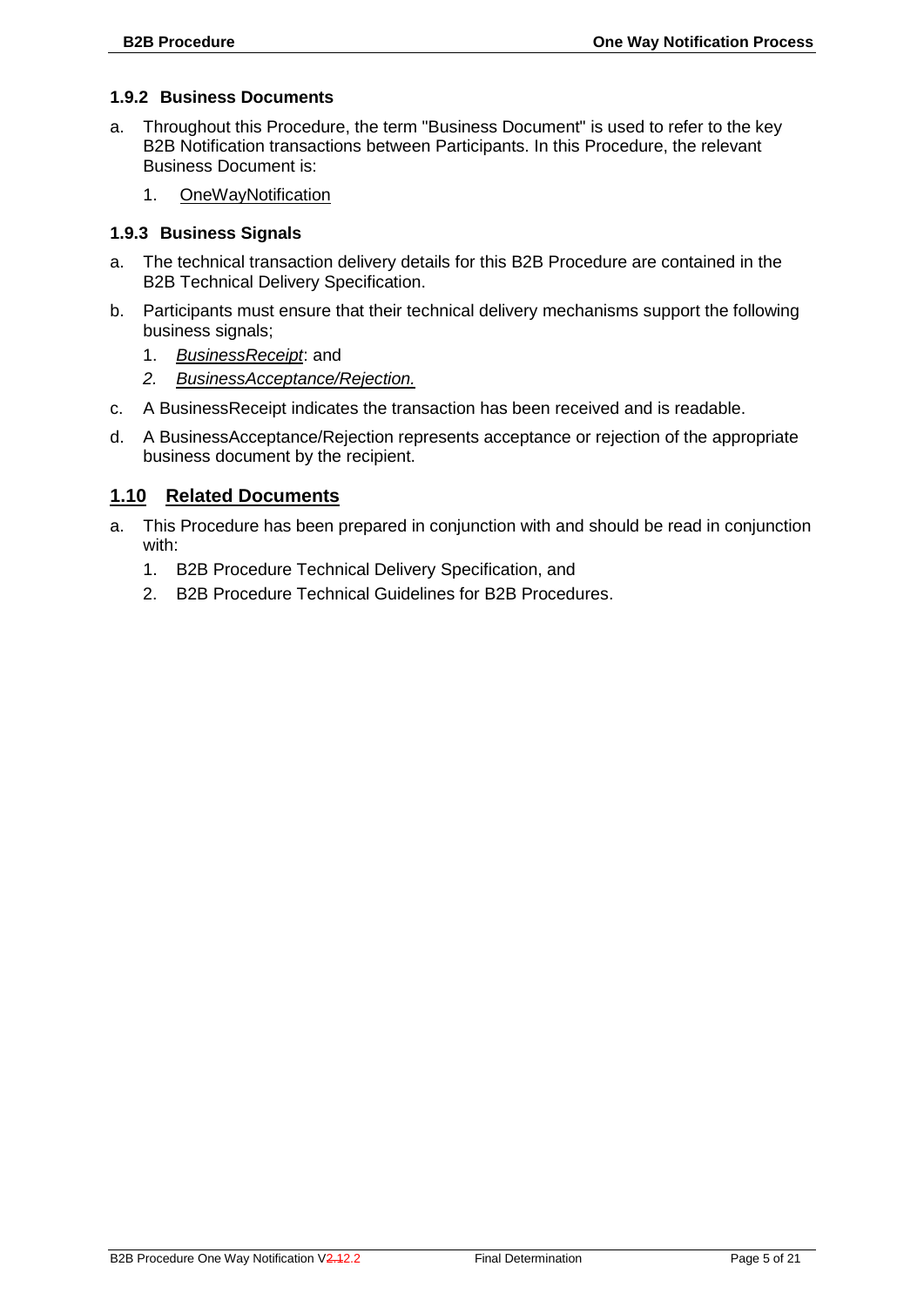### <span id="page-6-0"></span>**2 BUSINESS PROCESS**

#### <span id="page-6-1"></span>**2.1 Process Overview**

- a. The One Way Notification process enables Participants to send information or messages to other Participants in a single transaction for multiple NMIs.
- b. The process is designed to allow flexibility to add additional new message types within the Business Document without an aseXML schema change, by incorporating the data in CSV format within the transaction.
- c. There is one Business Document associated with this overall Procedure:
	- 1. OneWayNotification The provision of selected information between Participants.
- d. There are two message types associated with this overall Procedure:
	- 1. Meter Exchange Notification (MXN) The provision of selected information to Retailers for planned mass meter replacements initiated by DNSPs
	- 2. Network Tariff Notification (NTN) The provision of selected information to Retailers for proposed Network Tariff changes initiated by DNSPs.

#### <span id="page-6-2"></span>**2.2 Jurisdictional applicability and variations**

Figure 1: Jurisdictional table for each Business Document.

a. This Procedure applies to the following Business Documents in the following Participating Jurisdictions:

| <b>Transaction</b>        | <b>ACT</b> | <b>NSW</b> | QLD | <b>SA</b> | <b>VIC</b> | <b>TAS</b> |
|---------------------------|------------|------------|-----|-----------|------------|------------|
| <b>OneWayNotification</b> | Yes        | Yes        | Yes | Yes       | Yes        | Yes        |

**Key**

| .   |                        |
|-----|------------------------|
| Yes | Applicable as defined. |
| No  | Not applicable.        |

#### <span id="page-6-3"></span>**2.3 Process Diagrams**

Figure 2: The following diagram illustrates the high level process flows for this Procedure:

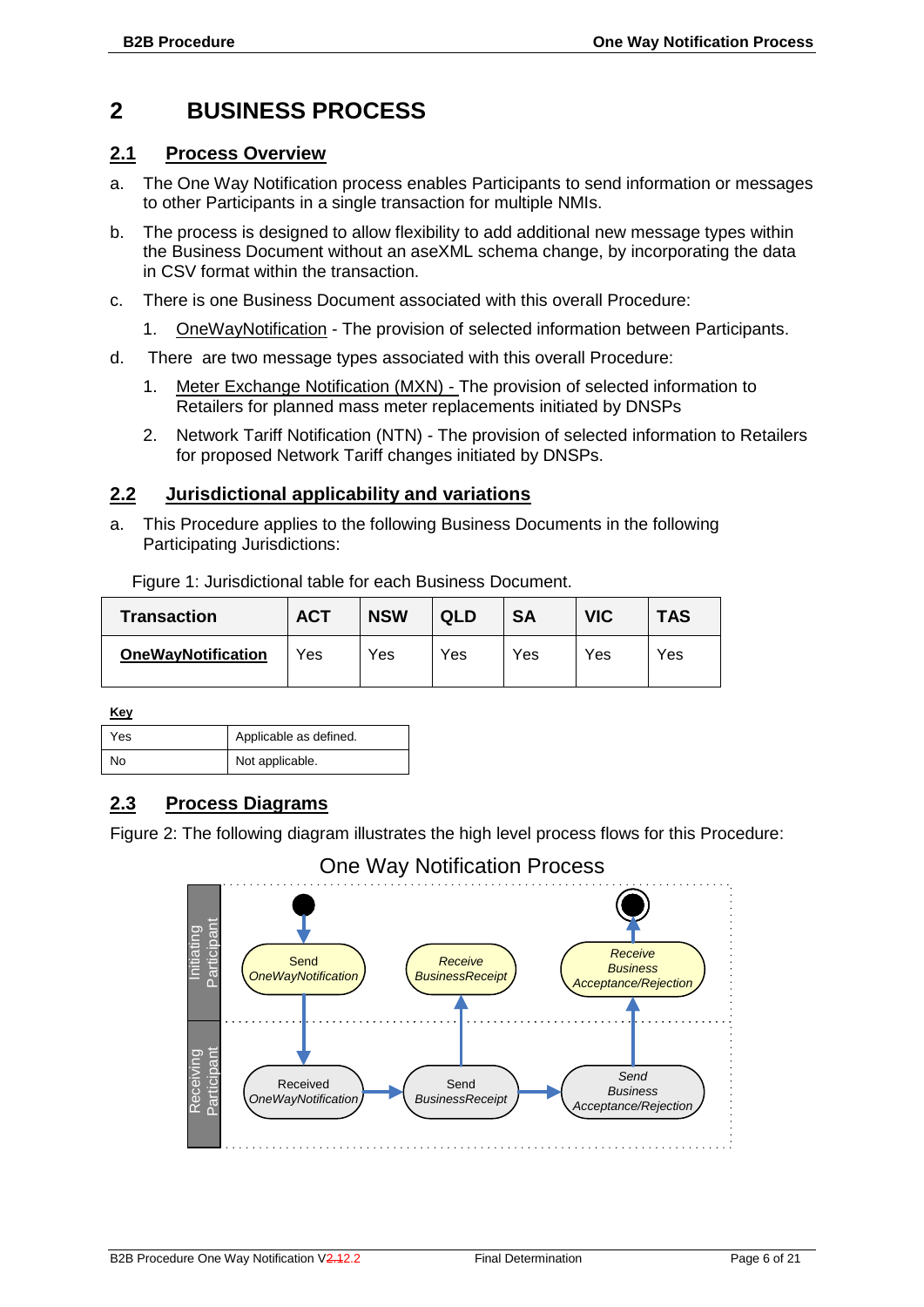#### <span id="page-7-0"></span>**2.4 Common Business Rules**

- a. The transaction is a one way message from one Participant to another.
- b. Upon receipt of a One Way Notification, a Participant must return a *BusinessReceipt* to confirm the receipt of that One Way Notification.
- c. The receiving Participant must send a *BusinessAcceptance/Rejection* to the initiating Participant.
- d. More than one transaction per day may be sent to a Participant:
	- 1. Where the file size exceeds the requirement set out in section 4 of the B2B Procedure Technical Delivery Specification;
	- 2. A different *CSVNotificationDetail* transaction is sent, or
	- 3. Except where the CSV Notification Detail business rules in section 3 prohibit this.

#### <span id="page-7-1"></span>**2.5 Acknowledging One Way Notification transactions**

- a. Upon receipt of a One Way Notification, a Participant must return a *BusinessReceipt.* to confirm the receipt of that One Way Notification
- b. The Participant must then send a *BusinessAcceptance/Rejection* to the sending Participant as follows:
	- 1. A *BusinessAcceptance/Rejection* with *Status* of "Accept" is to be used to indicate acceptance of the B2B Transaction, including the format of the Business Document contents but excluding the business content of the Business Document and that the entire file has been accepted.
	- 2. A *BusinessAcceptance/Rejection* with *Status* of "Reject" is to be used to indicate rejection of the B2B Transaction, including the format of the Business Document but excluding the business content, and that the entire file has been rejected. Upon receipt of the *BusinessAcceptance/Rejection* the sending Participant must resolve the problem and resend the Business Document if appropriate. If the file format is invalid, the sending Participant must resolve the problem and resend the Business Document data if appropriate. If otherwise, the sending Participant must communicate the results of the investigation to the Participant who sent the *BusinessAcceptance/Rejection*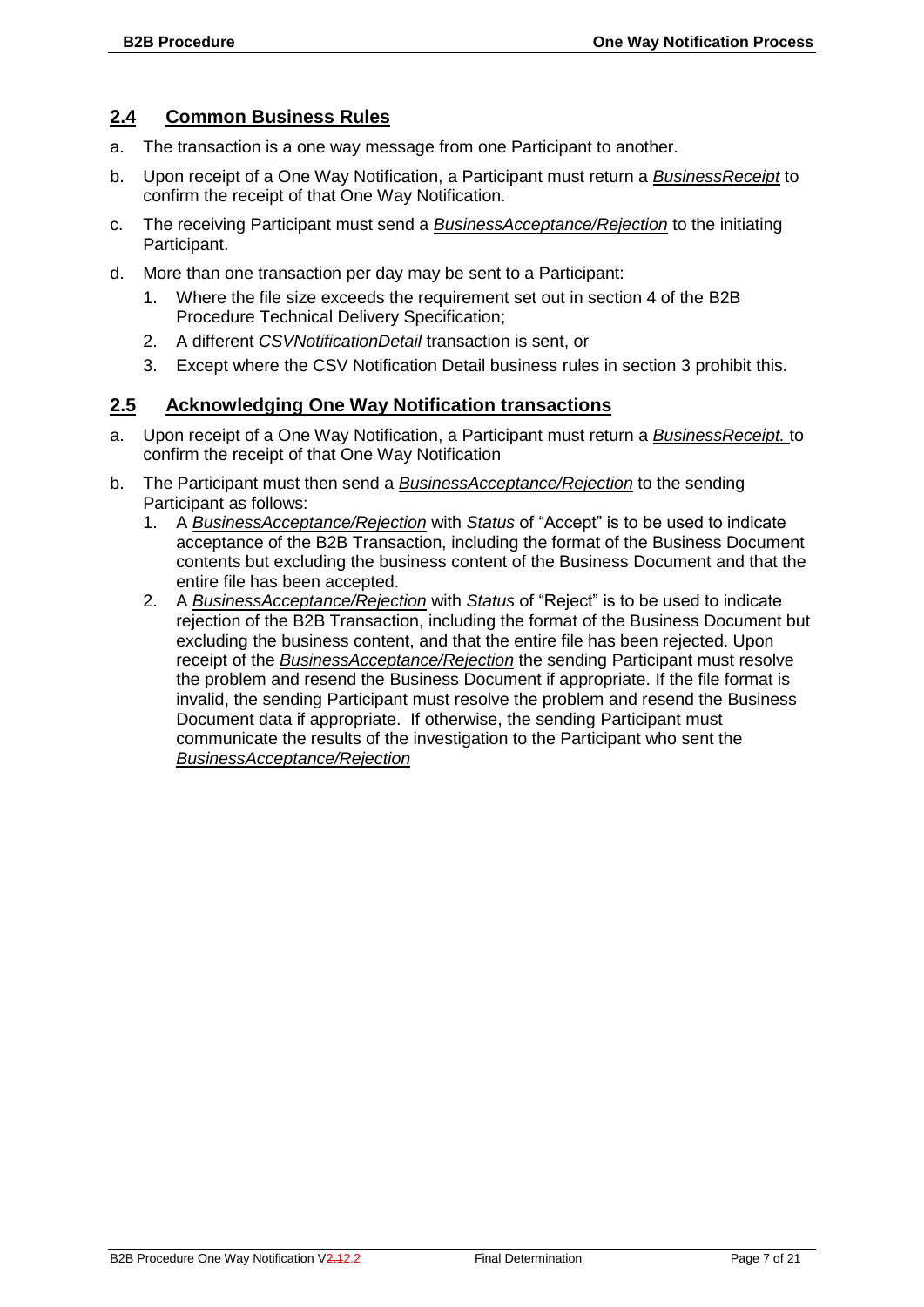#### <span id="page-8-0"></span>**3 CSV Notification Detail**

- a. There is one *CSVNotificationDetail* transaction associated with this overall Procedure:
	- 1. Meter Exchange Notification (MXN) The provision of selected information to Retailers for planned mass meter replacements initiated by DNSPs

#### <span id="page-8-1"></span>**3.1 Meter Exchange Notification (MXN) Process**

Figure 3: Overview of the Meter Exchange Notification (MXN) process

#### Meter Exchange Notification Process



Note: The "Meter Exchange" step is shown for completeness and this process does not obligate the DNSP to perform this step.

- a. This transaction forms the communication method for DNSPs to notify Retailers of planned meter exchanges under a Mass Meter Exchange (roll out) Program. The information details are contained in section [5.1.](#page-15-1)
- b. Upon receipt of a *OneWayNotification* transaction from a DNSP, the Retailer must return a *BusinessReceipt* and *BusinessAcceptance/Rejection*.

#### **3.1.1 Meter Exchange Notification Business Rules**

- a. For this process the definition of "Mass Meter Exchange Program" shall mean the mass roll out of a "smart meter replacement program", initiated by the DNSP or mandated by jurisdictional or national regulatory instruments. Where a DNSP initiates a pilot or trial program that is as a precursor to a Mass Meter Exchange Program, then this Procedure does not apply.
- b. During a Mass Meter Exchange Program the DNSP must raise a *OneWayNotification* (MXN), for each impacted current Retailer in its Network, each time a new customer notification is sent.
- c. During a Mass Meter Exchange Program the DNSP must take reasonable endeavours to include multiple MXN records in OneWayNotification transactions.
- d. Taking into account clause 3.1.1a the DSNP may initiate the Meter Exchange Notification (MXN) for;
	- i. individual meters,
	- ii. small numbers of meter exchanges,
	- iii. large number of meter exchanges; and
	- iv. pilots & trials that are not part of a Mass Meter Exchange Program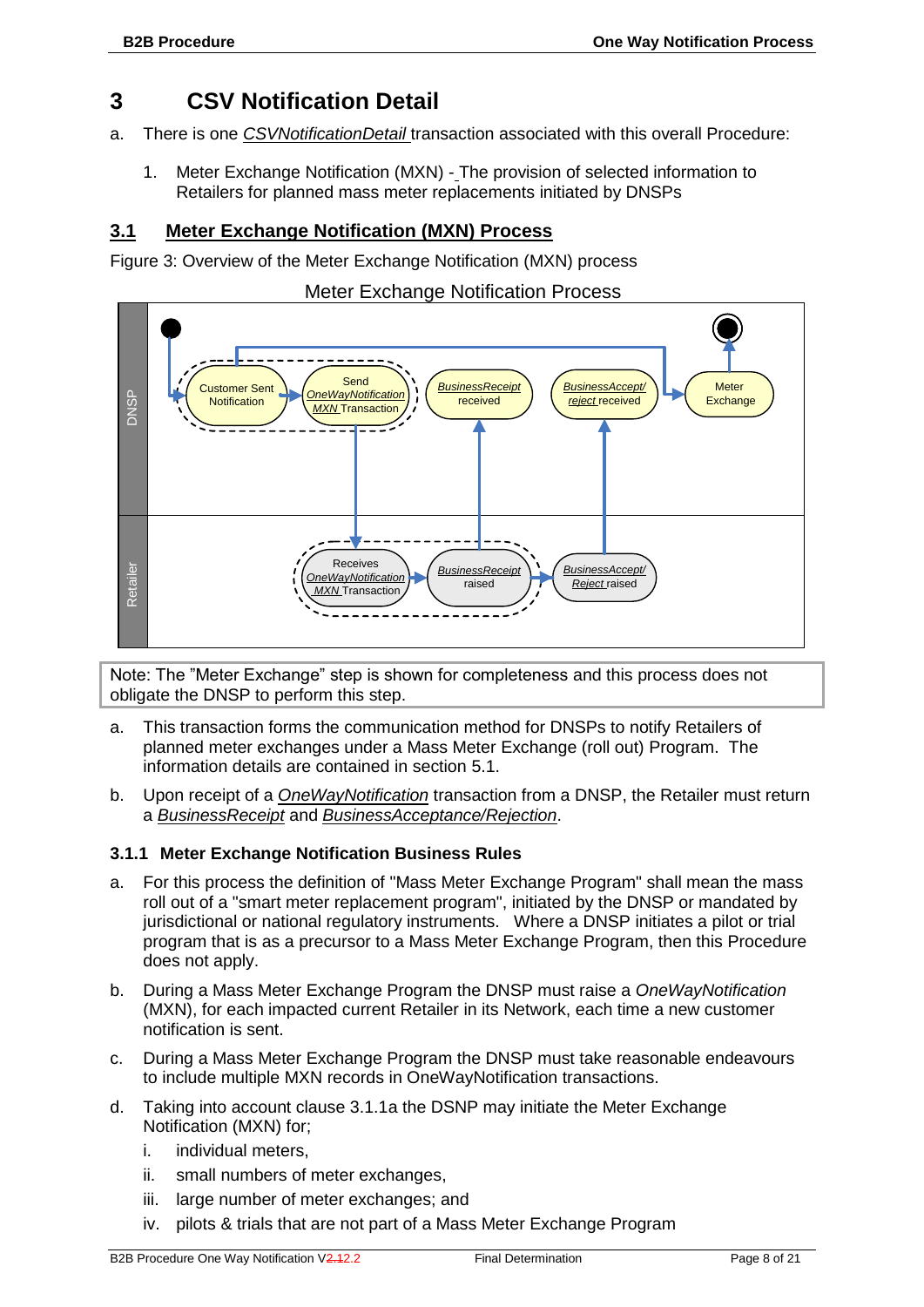- e. It is reasonably expected that where a DNSP initiates a meter exchange program in d(iii) and  $d(iv)$ , that it will engage with market Participants to determine impacts and agree whether the use of *OneWayNotification* (MXN) is appropriate.
- f. The DNSP is not required to notify the Retailer if a planned meter exchange did not occur.
- g. The DNSP is not obliged to complete the meter exchange during the notification dates provided to the Retailer.
- h. If the DNSP fails to complete the meter replacement between the notification dates, and consequently provides the customer with a new notification, a new *OneWayNotification* (MXN) transaction shall be sent to the Retailer.
- i. The DNSP must produce the *OneWayNotification* (MXN) transaction a minimum of four days prior to commencing any meter exchange.
- j. The DNSP may negotiate a different period with the customer outside the notification dates and not notify the Retailer.
- k. The DNSP is only required to notify the current Retailer as defined by MSATS at the time the Meter Exchange Notification (MXN) is created.
- l. If a prospective Retailer exists at the time of creating the *OneWayNotification* (MXN) transaction, there is no requirement for the DNSP to also notify the prospective Retailer.
- m. Notifications of successful meter exchanges are communicated via the existing MSATS Change Request process.
- n. Retailers may receive more than one *OneWayNotification* (MXN) per day from the same DNSP, for reasons outlined in 2.4.d.

#### **3.1.2 Delivery Priorities**

- a. The B2B Procedure B2B Technical Delivery Specification, section 4 documents the delivery priorities.
	- 1. Participants must ensure all *OneWayNotification* transactions are delivered as aLow Priority.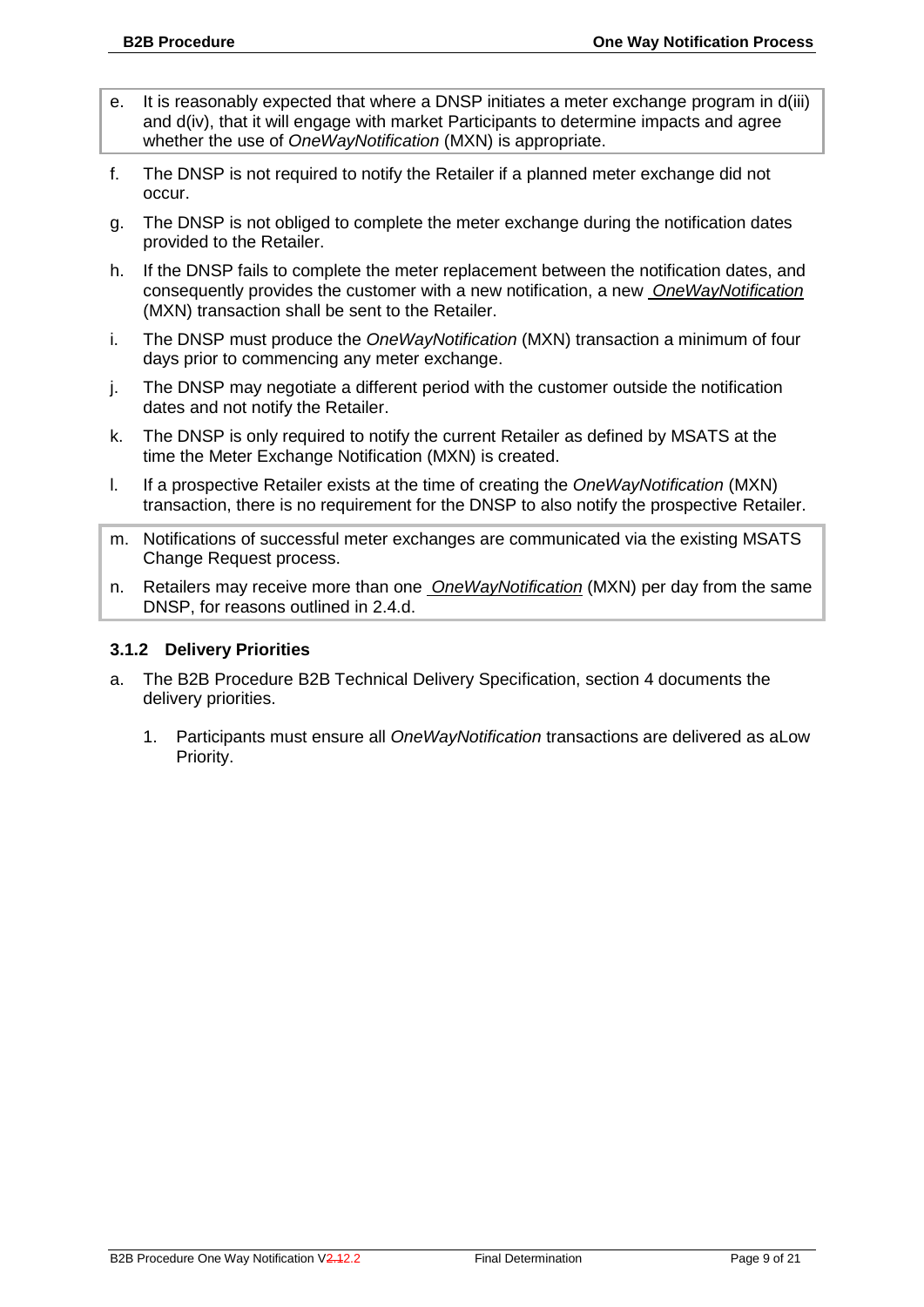#### <span id="page-10-0"></span>**3.2 Network Tariff Notification (NTN) Process**

Figure 4: Overview of the Network Tariff Notification (NTN) Process



#### Note:

The"Network Tariff Change" step is shown for completeness and this process does not obligate the DNSP to perform this step.

It is expected that the Network Tariff in the NTN transaction will match the MSATS Change Request notification for Network Tariff change.

- a. This transaction is the communication method for DNSPs to notify Retailers of planned network tariff changes in advance of the network tariff change taking effect.
- b. Upon receipt of a *OneWayNotification* transaction from a DNSP, the Retailer must return a *BusinessReceipt* and *BusinessAcceptance/Rejection*.

#### **3.2.1 Network Tariff Notification (NTN) Business Rules**

- a. For this process the "Network Tariff Notification" shall mean the notification of a DNSP initiated Network Tariff change for a customer or groups of customers, from a DNSP to the Current Retailer (FRMP) in advance of when the DNSP intends to change the Network Tariff.
- b. For DNSP initiated Network Tariff changes, where advanced notification to the Current Retailer is required by jurisdictional instruments, the DNSP must raise a *OneWayNotification* (NTN) for each impacted Current Retailer in its Network.
- c. The DNSP must provide all network tariffs applicable for the NMI as at the proposed change date in the *OneWayNotification* (NTN) transaction.
- d. When initiating advanced notification of network tariff changes, the DNSP must take reasonable endeavors to include multiple NTN records in *OneWayNotification* transactions.
- e. Taking into account clause 3.2.1.a, b and f, the DSNP may initiate the NTN, in advance of any Network Tariff change being effected:
- f. Where a DNSP intends to begin initiating a Network Tariff Notification where a jurisdictional obligation does not exist, the DNSP must engage and establish an agreement with impacted market Participants before any *OneWayNotification* (NTN) are raised.
- g. The DNSP must produce the *OneWayNotification* (NTN) transaction a minimum of thirty business days before the Network Tariff change becomes effective.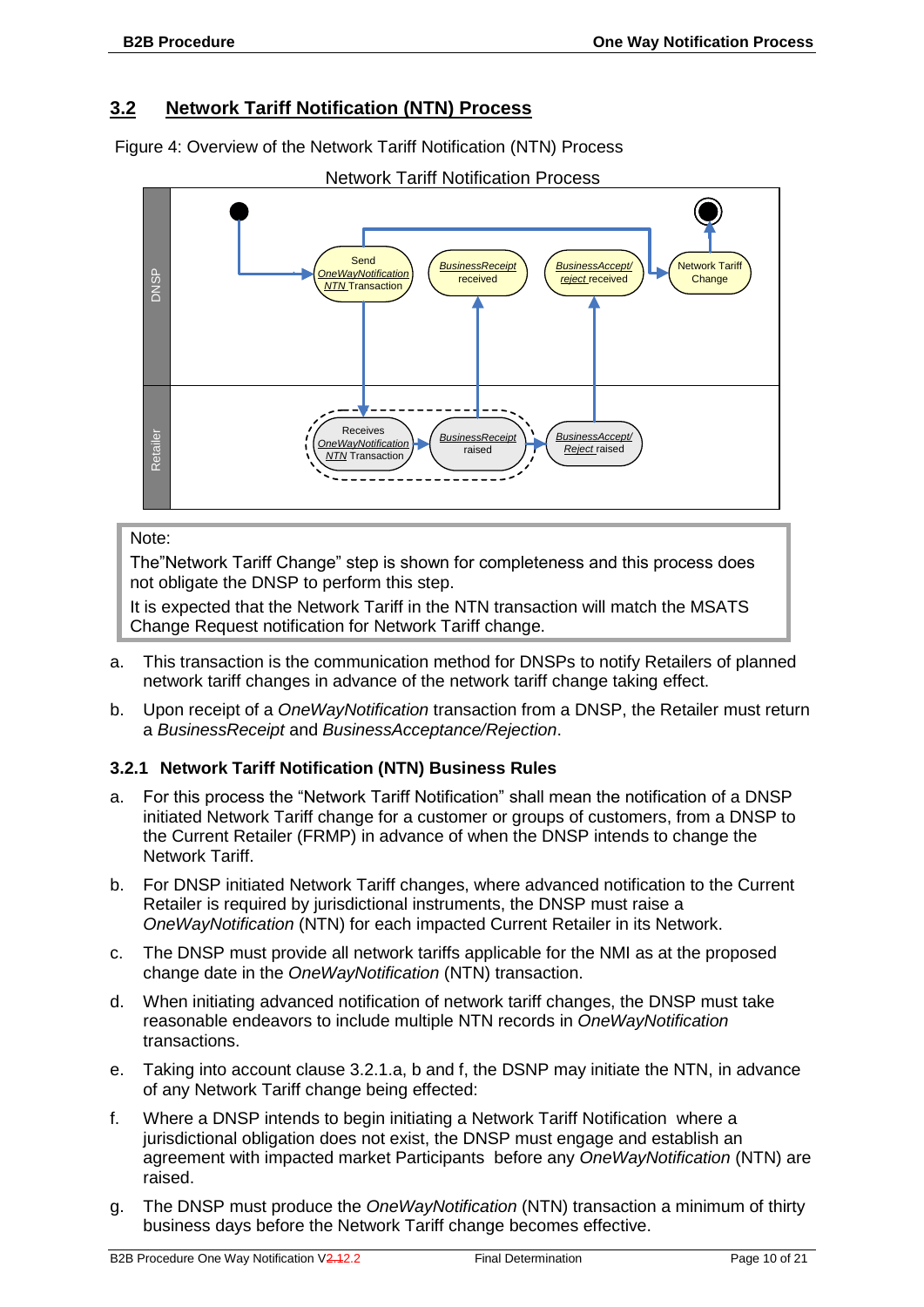- h. The DNSP is not obliged to complete the Network Tariff change on the proposed dates provided to the Retailer.
- i. The DNSP is not required to notify the Retailer if a planned Network Tariff change did not occur.
- j. If the DNSP fails to complete the Network Tariff change on the NOTICEENDDATE and consequently re-schedules the Network Tariff change, a new *OneWayNotification* (NTN) transaction shall be sent to the Retailer.
- k. The DNSP is only required to notify the current Retailer as defined by MSATS at the time the Network Tariff Notification (NTN) is created.
- l. If a prospective Retailer exists either at the time of creating or post the creation of the *OneWayNotification* (NTN) transaction, there is no requirement for the DNSP to also notify the prospective Retailer.
- m. Notifications of successful Network Tariff changes are communicated via the existing MSATS Change Request process.
- n. Retailers may receive more than one *OneWayNotification* (NTN) per day from the same DNSP, for reasons outlined in 2.4.d.
- o. Any Network Tariff change is effective from the MSATS change request effective date.
- p. Any Network Tariff change is effective from the MSATS change request effective date.
- q. The network tariff must be an approved and published Network Tariff before it can be used in the Network Tariff Notification.

#### **3.2.2 Delivery Priorities**

- a. The B2B Procedure B2B Technical Delivery Specification, section 4 documents the delivery priorities.
	- 1. Participants must ensure all *OneWayNotification* transactions are delivered as a Low Priority.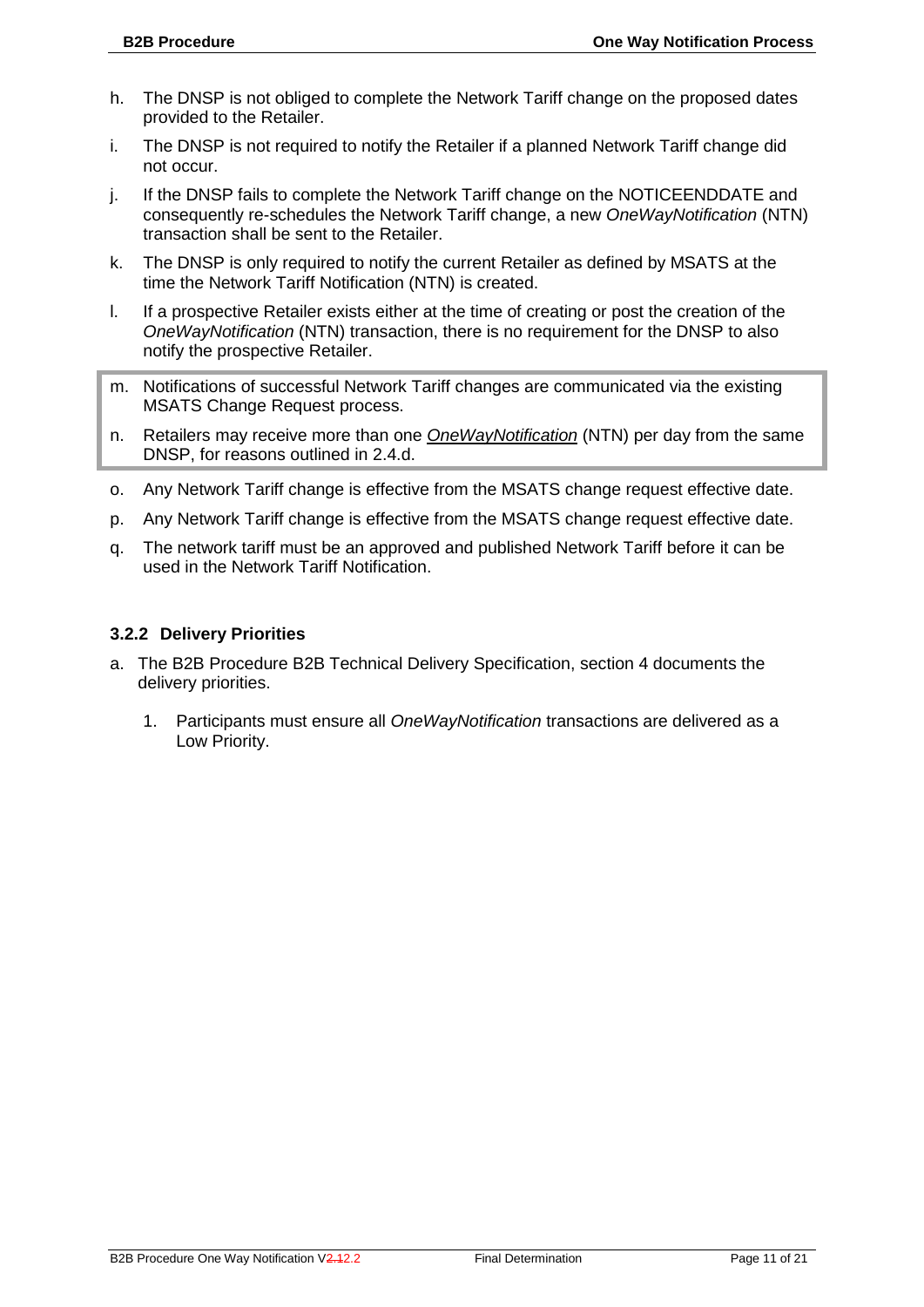#### <span id="page-12-0"></span>**4 TIMING REQUIREMENTS**

a. The timing requirements for this Procedure (One Way Notification Process) are governed by *BusinessReceipt* and *BusinessAcceptance/Rejection* market timing. The Timing Requirements for these Transactions are set out in section 4 of the B2B Procedure B2B Technical Delivery Specification.

#### <span id="page-12-1"></span>**4.1 Meter Exchange Notification (MXN) Timing**

Figure 5: - Represents the timing points for Meter Exchange Notification (MXN).



Note: The "Meter Exchange" step is shown for completeness.

Figure 6: - Timing points A to E described and used below are shown in the diagram above.

| <b>Timing</b><br><b>Point</b> | <b>Definition</b>                                                                                                                    |
|-------------------------------|--------------------------------------------------------------------------------------------------------------------------------------|
| A                             | This is the point when the DNSP sends notification of a planned Meter<br>Exchange to Customers.                                      |
| B                             | This is the point when the DNSP sends the <i>OneWayNotification</i> Meter<br>Exchange Notification (MXN) transaction to the retailer |
| C                             | This is the point when the retailer sends the <i>BusinessReceipt</i> to the<br>DNSP.                                                 |
| D                             | This is the point when the retailer sends the<br><b>BusinessAcceptance/Rejection to the DNSP.</b>                                    |
| Е                             | The earliest date provided to the customer for the meter exchange ie<br>NotBeforeDate.                                               |
| F                             | The latest date provided to the customer for the meter exchange ie<br>NotAfterDate.                                                  |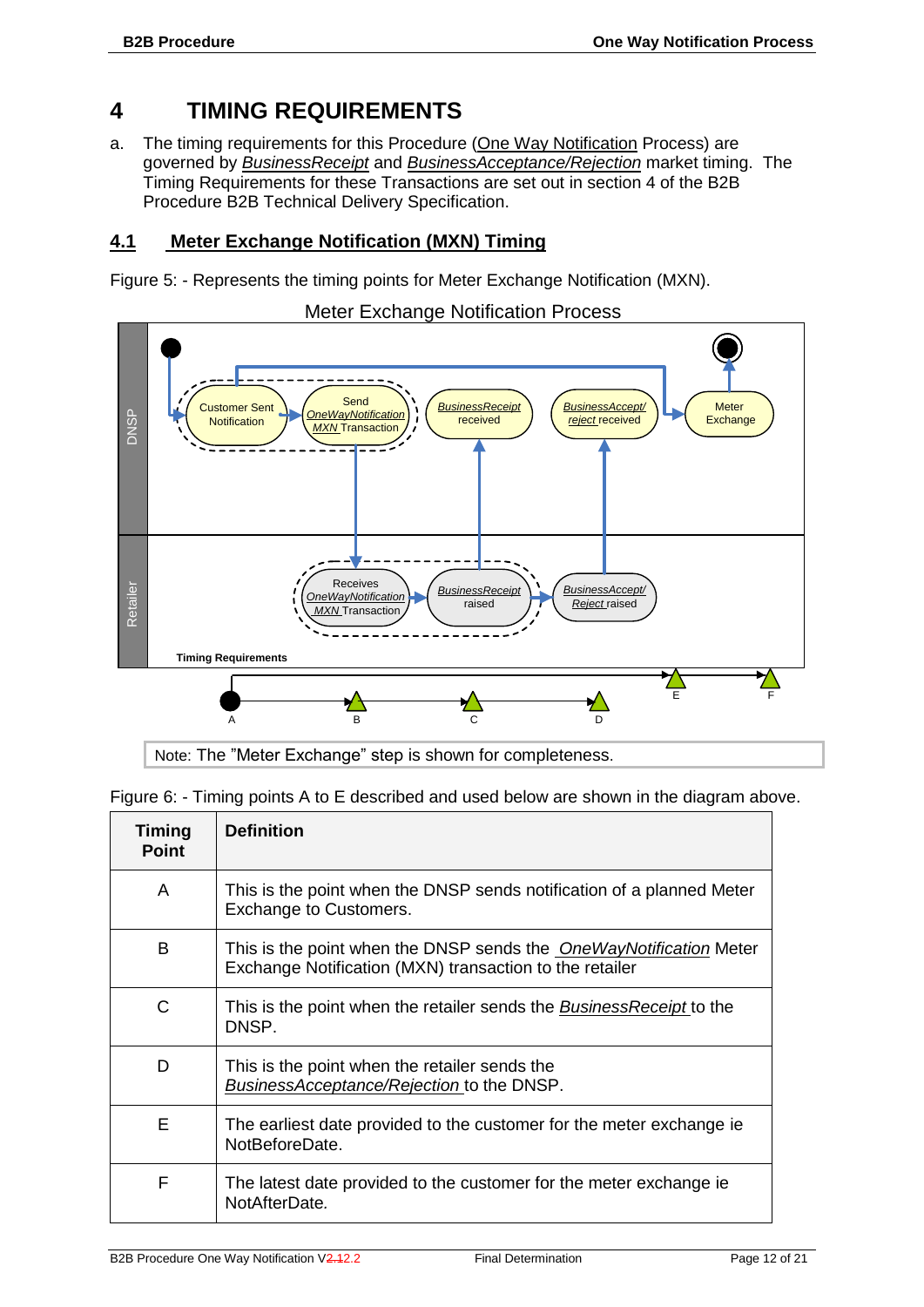#### **4.1.1 Timing Variations**

a. The following timing intervals apply to the Meter Exchange Notification (MXN) process

|  |  |  | Figure 7: - Timing Point Definitions |
|--|--|--|--------------------------------------|
|--|--|--|--------------------------------------|

| <b>Timing</b><br><b>Period</b> | <b>Definition</b>                                                                                                                                                                                              |
|--------------------------------|----------------------------------------------------------------------------------------------------------------------------------------------------------------------------------------------------------------|
| A to B                         | The DNSP must provide the One Way Notification Transaction to the<br>Retailer within 1 day of notifying the end user (customer).                                                                               |
| B to C                         | Retailers must comply with Section 4 of the B2B Procedure B2B<br>Technical Delivery Specification for <b>Business Receipt</b> Messages.                                                                        |
| C to D                         | Retailers must comply with Section 4 of the B2B Procedure B2B<br>Technical Delivery Specification for <b>BusinessAcceptance/Rejection</b><br>Messages.                                                         |
| A to E                         | This is the notice period between when the DNSP provides the<br>notification of a planned meter exchange to Customers and<br>commencing any meter exchange. This period must be a minimum of<br>four (4) days. |
| $E$ to $F$                     | This is the period from the 'Not before date' and when the DNSP<br>should complete the planned meter exchange for that customer.                                                                               |

#### <span id="page-13-0"></span>**4.2 Network Tariff Notification (NTN) Timing**

Figure 8: - Represents the timing points for Network Tariff Notification (NTN).



Network Tariff Notification Process

#### Note:

The "Network Tariff Change" step is shown for completeness.

Where the Network Tariff changes are not effected by the NOTICEENDDATE, a new NTN will be required from the DNSP.

Figure 9: - Timing points A to E described and used below are shown in the diagram above.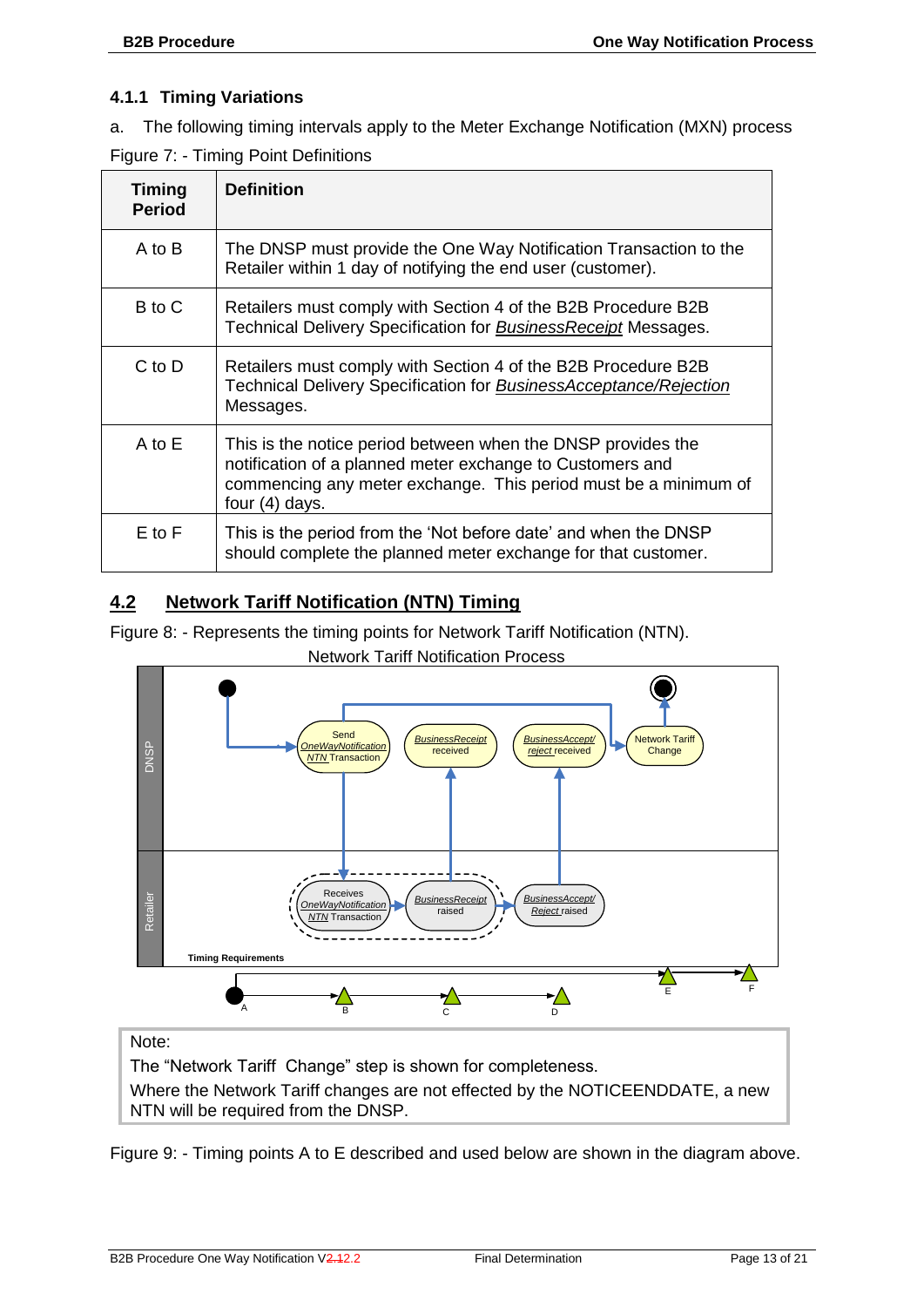| <b>Timing</b><br><b>Point</b> | <b>Definition</b>                                                                                                                                            |
|-------------------------------|--------------------------------------------------------------------------------------------------------------------------------------------------------------|
| A                             | This is the point when the DNSP wishes to change the Network Tariff<br>for a connection point or a set of connection points.                                 |
| B                             | This is the point when the DNSP sends the OneWayNotification<br>Network Tariff Notification (NTN) transaction for a NMI or a set of NMIs<br>to the Retailer. |
| C                             | This is the point when the Retailer sends the BusinessReceipt to the<br>DNSP.                                                                                |
| D                             | This is the point when the Retailer sends the<br>BusinessAcceptance/Rejection to the DNSP.                                                                   |
| Е                             | The date the Network Tariff change is effective in MSATS and is<br>shown for completeness only.                                                              |
| F                             | This is the latest date the DNSP can effect a Network Tariff change<br>without initiating a new NTN.                                                         |

#### **4.2.1 Timing Variations**

The following timing intervals apply to the Network Tariff Notification (NTN) process

Figure 10: - Timing Point Defitition

| Timing<br><b>Period</b> | <b>Definition</b>                                                                                                                                                                                  |
|-------------------------|----------------------------------------------------------------------------------------------------------------------------------------------------------------------------------------------------|
| B to C                  | Retailers must comply with Section 4 of the B2B Procedure B2B<br>Technical Delivery Specification for Business Receipt Messages.                                                                   |
| $C$ to $D$              | Retailers must comply with Section 4 of the B2B Procedure B2B<br>Technical Delivery Specification for BusinessAcceptance/Rejection<br>Messages.                                                    |
| B to E                  | This is the notice period between when the DNSP provides the<br>notification of a proposed Network Tariff change to Retailers and the<br>new Network Tariff effective date.                        |
|                         | Where application of this procedure is mandatory, the minimum days<br>for this timing period must meet jurisdictional obligations.                                                                 |
| B to F                  | This is the period between when the DNSP provides the notification of<br>a proposed Network Tariff change to the Retailer and the expiry of the<br>advanced notification of Network Tariff change. |
|                         | Where application of this procedure is mandatory, the minimum days<br>for this timing period must meet jurisdictional obligations.                                                                 |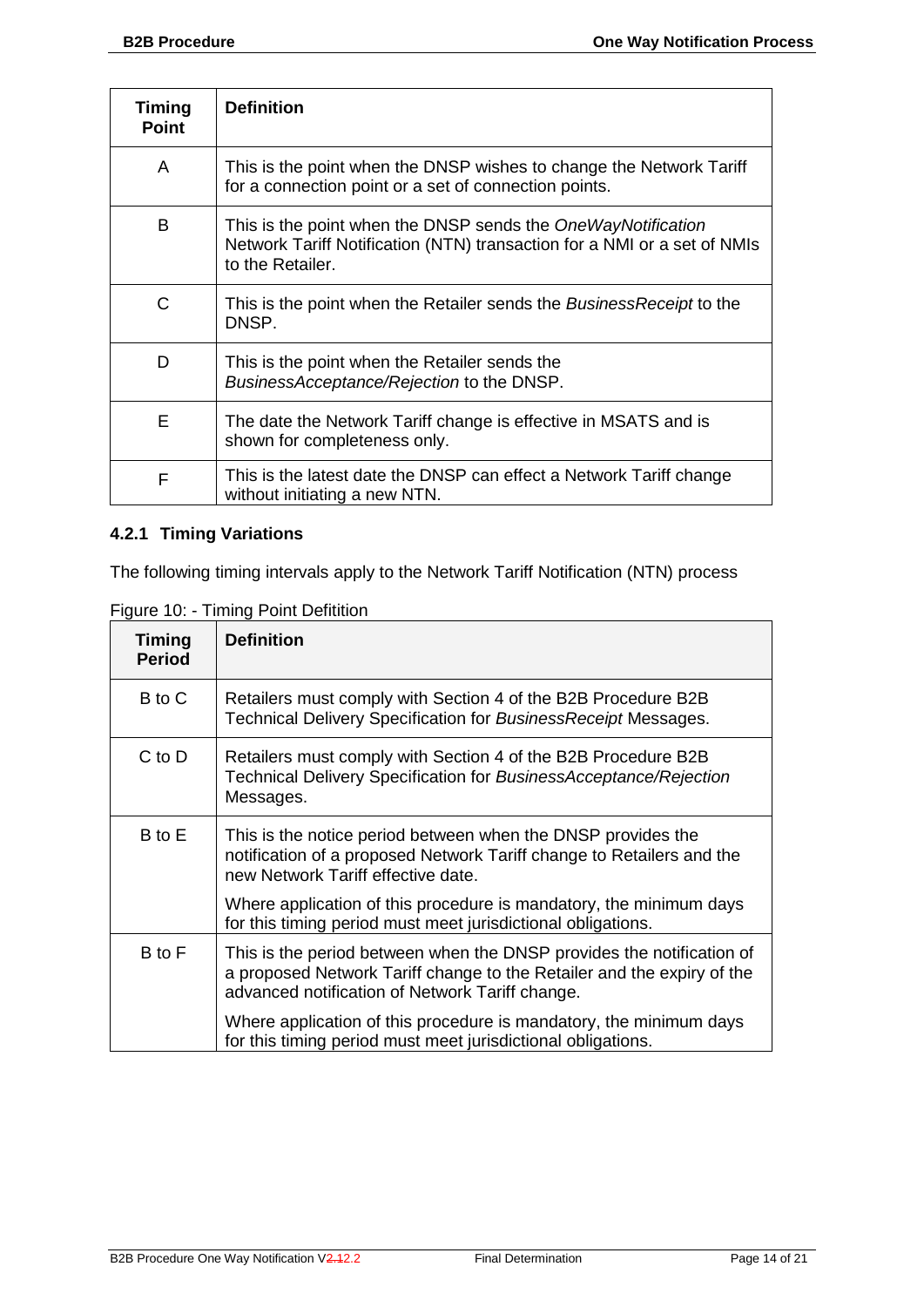## <span id="page-15-0"></span>**5 TRANSACTIONS**

- a. This Procedure must comply with the industry B2B Procedure Technical Guidelines for B2B Procedures, and the B2B Procedure Technical Delivery Specification.
- b. The One Way Notification transaction shall only contain a single *CSVNotificationDetail* payload.
- c. Participants must ensure that the One Way Notification conforms with the usage, format and definitional rules detailed in the following table for the aseXML content.
	- **Key**
- 
- $M =$  Mandatory (must be provided in all situations).<br>R  $=$  Required (must be provided if this information) R = Required (must be provided if this information is available or has changed).<br>O = Optional (may be provided and should be used if provided).
- O = Optional (may be provided and should be used if provided).<br>N = Not required (not required and may be ignored if provided).
	- Not required (not required and may be ignored if provided).

| <b>Field</b>                 | <b>Format</b>       | <b>Use</b> | <b>Definition</b>                                                                                    |
|------------------------------|---------------------|------------|------------------------------------------------------------------------------------------------------|
|                              |                     |            |                                                                                                      |
| FromParticipantID            | VarChar(10)         | м          | Participant ID that initiates the OWNP transaction as published in<br>MSATS.                         |
| ToParticipantID              | VarChar(10)         | м          | Participant ID to whom the data is being provided. Participant ID as<br>published in MSATS.          |
| TransactionGroup             | VarChar(25)         | м          | The OWNP is provided by the initiating participant. This indicates<br>the type of Business Document. |
| Priority                     | Enumerated<br>Value | м          | Priority value for One Way Notification transaction is "Low".                                        |
| <b>CSVNotificationDetail</b> | <b>CSVDATA</b>      | M          | Contains embedded data in CSV format for One Way Notification.                                       |
|                              |                     |            | Each OWNP (OneWayNotification) can only carry one<br>CSVNotificationDetail Payload type.             |
|                              |                     |            | Refer to Section 5.1 below for details.                                                              |

Figure 11: - One Way Notification field values

#### <span id="page-15-1"></span>**5.1 CSV Notification Details**

- a. Participants must ensure the *CSVNotificationDetail* payload conforms with the B2B Procedure Technical Guidelines for B2B Procedures, section 4, by including:
	- Header records "C" For the header and footer
	- Information records "I" Column headings for each data item
	- Data records "D" data for each column heading above.
- b. There is a different *CSVNotificationDetail* for each of the following message types associated with the One Way Notification process;
	- 1. Meter Exchange Notification (MXN)
	- 2. Network Tariff Notification (NTN)
- c. Payload content of the *CSVNotificationDetail* is located in clause 5.1.1 for MXN and clause 5.1.2 for NTN

#### **5.1.1 Meter Exchange Notification CSV Data**

- a. The Meter Exchange Notification message is defined as;
	- 1. Message Type Meter\_Exchange
	- 2. Message Name MXN
- b. Participants must ensure the Meter Exchange Notification message *CSVNotificationDetail* conforms with the usage, format and definitional rules for the information (I) and data (D) records detailed in the following table. The header and footer (C) record details are contained in the B2B Procedure Technical Guidelines for B2B Procedures.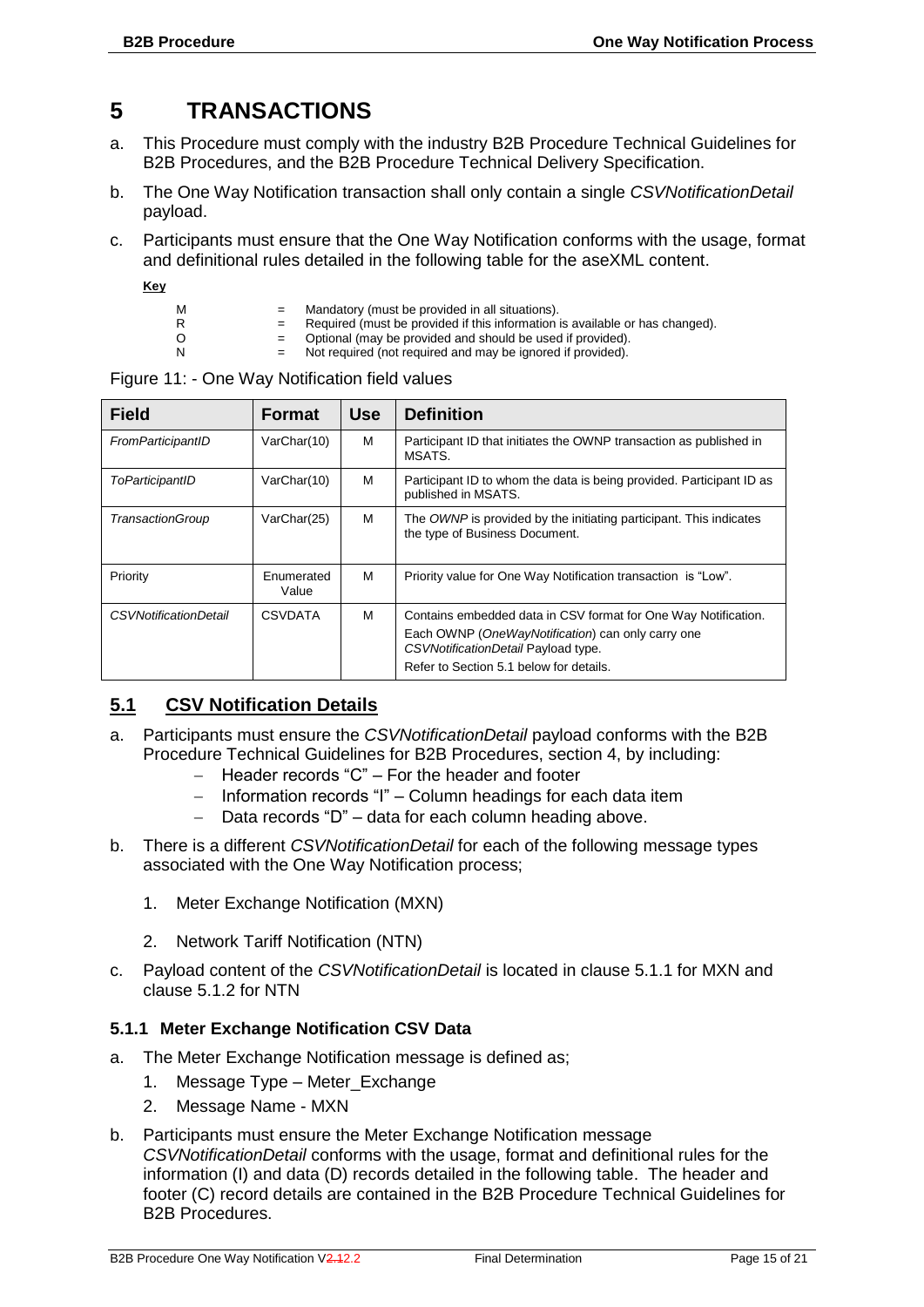| Column              | Field                  | Format     | <b>Use</b> | <b>Definition</b>                                                                                                                                                       |
|---------------------|------------------------|------------|------------|-------------------------------------------------------------------------------------------------------------------------------------------------------------------------|
| Column1             | <b>RECORDINDICATOR</b> | Char(1)    | M          | Indicates the type of record, "I" for information which is the<br>column headings for the CSV data, and "D" which is the data<br>for the matching heading.              |
| Column <sub>2</sub> | <b>MESSAGENAME</b>     | VarChar(3) | M          | The Message Name for meter exchange, it is always "MXN".<br>See section 5.1.1.a.2 above.                                                                                |
| Column <sub>3</sub> | <b>VERSION</b>         | Char(1)    | M          | Identifies the version of the CSV content. For MXN this is "1".                                                                                                         |
| Column4             | <b>NMI</b>             | Char(10)   | M          | NMI where the meter exchange is planned to occur.                                                                                                                       |
| Column <sub>5</sub> | <b>NMICHECKSUM</b>     | Char(1)    | M          | NMI Checksum for the NMI.                                                                                                                                               |
| Column <sub>6</sub> | <b>NOTBEFOREDATE</b>   | DATE(8)    | M          | The earliest date provided to the customer for the meter<br>exchange. Format CCYYMMDD.                                                                                  |
| Column7             | <b>NOTAFTERDATE</b>    | DATE(8)    | M          | The latest date provided to the customer for the meter<br>exchange. Format CCYYMMDD.                                                                                    |
| Column <sub>8</sub> | <b>NOTICEDATE</b>      | DATE(8)    | M          | This is the date on the notice issued to the customer by the<br>DNSP. Format CCYYMMDD Note: This Date must be a<br>minimum of four (4) days prior to the NOTBEFOREDATE. |

Figure 12: - Meter Exchange Notification CSV field values

Example of I & D indicator records for Meter Exchange I,MESSAGENAME,VERSION,NMI,NMICHECKSUM,NOTBEFOREDATE,NOTAFTERDATE,NOTICEDATE D,MXN,1,1234567890,1,20091101,20091122,20090825

c. The receiving Participant is required to send a *BusinessReceipt* and *BusinessAcceptance/Rejection* for each transaction in accordance with the B2B Procedure Technical Delivery Specification.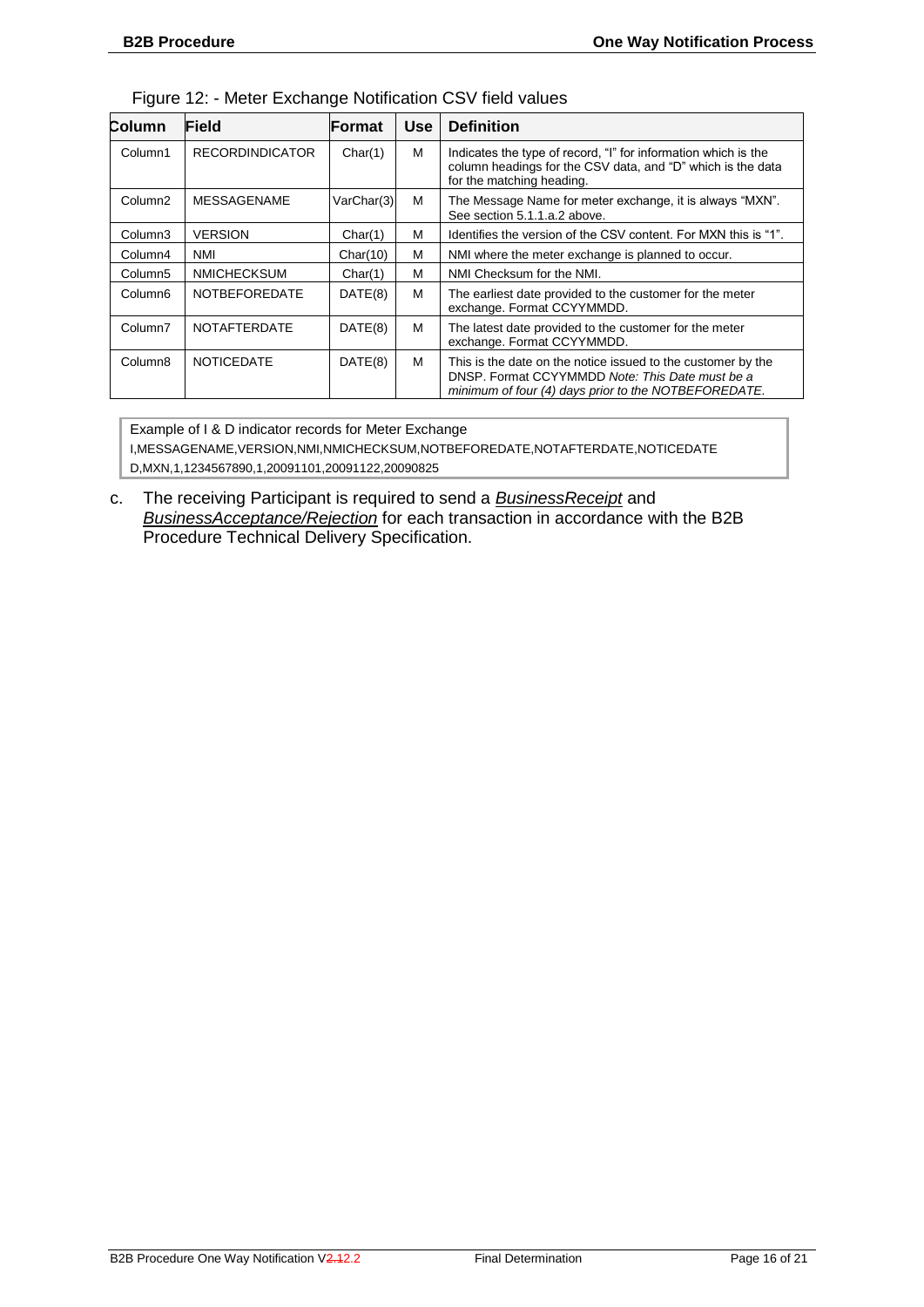#### **5.1.2 Network Tariff Notification CSV Data**

- a. The Network Tariff Notification message is defined as;
	- 1. Message Type Network\_Tariff\_Notification
	- 2. Message Name NTN
- b. The DNSP should use the examples provided where these are applicable to the *REASONFORCHANGE* and only use free text where none of these standards texts are applicable. The DNSP must use the text "No change" when under clause 5.1.2(c) a data record is included in the transaction but the existing tariff is to remain.
- c. Participants must ensure the Network Tariff Notification message *CSVNotificationDetail* conforms to the usage, format and definitional rules for the information (I) and data (D) records detailed in the following table. The header and footer (C) record details are contained in the B2B Procedure Technical Guidelines for B2B Procedures.

| Column              | Field                             | Format       | <b>Use</b> | <b>Definition</b>                                                                                                                                          |
|---------------------|-----------------------------------|--------------|------------|------------------------------------------------------------------------------------------------------------------------------------------------------------|
| Column1             | <b>RECORDIN</b><br><b>DICATOR</b> | Char(1)      | M          | Indicates the type of record, "I" for information which is the column<br>headings for the CSV data, and "D" which is the data for the matching<br>heading. |
| Column <sub>2</sub> | <b>MESSAGEN</b><br>AME            | VarChar(3)   | M          | The Message Name for Network Tariff Change, is always "NTN".<br>See section 5.1.2.a.2 above.                                                               |
| Column3             | <b>VERSION</b>                    | Char(1)      | M          | Identifies the version of the CSV content. For NTN this is "1".                                                                                            |
| Column4             | <b>NMI</b>                        | Char(10)     | M          | NMI where the Network Tariff change is proposed to occur.                                                                                                  |
| Column5             | <b>NMICHECK</b><br><b>SUM</b>     | Char(1)      | M          | NMI Checksum for the NMI.                                                                                                                                  |
| Column <sub>6</sub> | <b>NTPROPOS</b><br><b>EDDATE</b>  | DATE(8)      | M          | This is the proposed date of the Network Tariff change by the DNSP.<br>Format CCYYMMDD                                                                     |
| Column7             | <b>NOTICEEN</b><br><b>DDATE</b>   | DATE(8)      | R          | This is the latest date the DNSP can effect a Network Tariff Change<br>without initiating a new NTN.                                                       |
|                     |                                   |              |            | Where application of this procedure is mandatory this date must be<br>provided. Format CCYYMMDD                                                            |
| Column8             | <b>PROPOSED</b><br><b>NTC</b>     | VarChar2(10) | M          | This is the new Network Tariff Code being proposed for that NMI.                                                                                           |
| Column 9            | <b>REASONFO</b><br><b>RCHANGE</b> | VarChar2(20) | M          | This is the reason for Network Tariff change. A few examples are<br>provided below:                                                                        |
|                     |                                   |              |            | - No Change**                                                                                                                                              |
|                     |                                   |              |            | - DNSP Review**                                                                                                                                            |
|                     |                                   |              |            | - Change of NMI Classification**                                                                                                                           |
|                     |                                   |              |            | - Smart Meter Roll Out                                                                                                                                     |
|                     |                                   |              |            | - Regulator Review**                                                                                                                                       |
|                     |                                   |              |            | - Cust Request to DNSP**                                                                                                                                   |
|                     |                                   |              |            | - Free Text**                                                                                                                                              |
|                     |                                   |              |            |                                                                                                                                                            |

Figure 13: - Network Tariff Notification CSV field values

\*\*These 'Reasons for Change' could be used where participants agree the use of this transaction outside the jurisdictional obligations.

Example of I & D indicator records for Network Tariff Change I,MESSAGENAME,VERSION,NMI,NMICHECKSUM,NTPROPOSEDDATE,NOTICEE NDDATE,PROPOSEDNTC,REASONFORCHANGE D,NTN,1,1234567890,1,20111101, 20111121,B101,Change to TOU tariff

d. For each NMI included in a NTN and taking into account clause 3.2.1.d, the DNSP must create individual data(D) records for all Network Tariffs that will be applicable to the NMI post the Network Tariff change in the CSV payload, whether the Network Tariff is changing or not.

An example of the CSV Data has been provided below: D,NTN,1,1234567890,1,20111101, 20111121,B101,Smart Meter Roll Out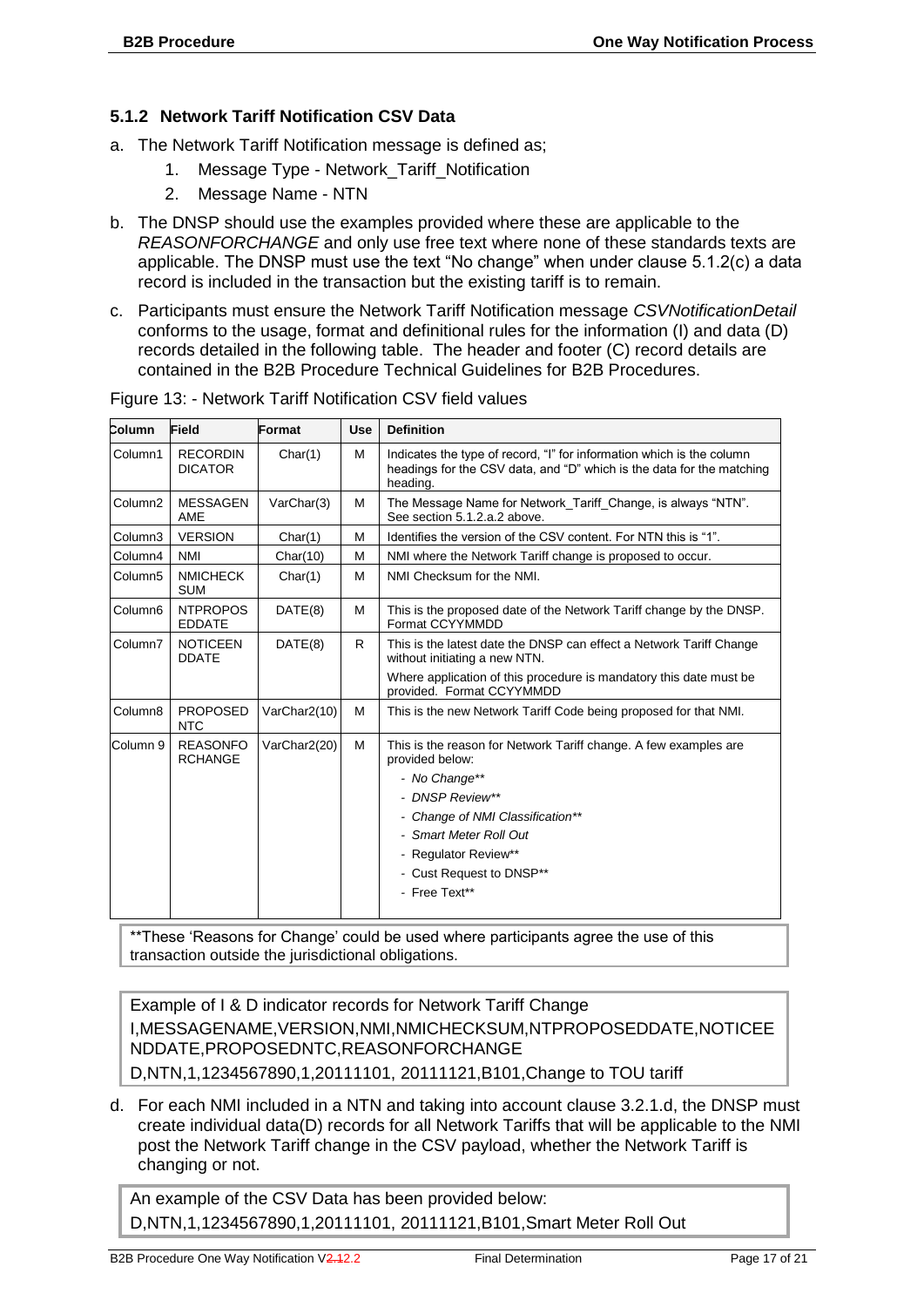D,NTN,1,1234567890,1,20111101, 20111121,B102, Smart Meter Roll Out D,NTN,1,1234567890,1,20111101, 20111121,NE113, No Change

e. The receiving Participant is required to send a BusinessReceipt and BusinessAcceptance/Rejection for each transaction in accordance with the B2B Procedure Technical Delivery Specification.

#### <span id="page-18-0"></span>**5.2 BusinessAcceptance/Rejection Transaction Data**

a. A Participant must ensure that a BusinessAcceptance/Rejection transaction has a Status field completed as follows;

| <b>Field</b>  | <b>Format</b> | <b>Use</b> | <b>Definition</b>                                |
|---------------|---------------|------------|--------------------------------------------------|
| <b>Status</b> | Enumeration   | м          | Allowed values                                   |
|               |               |            | <b>Accept</b>                                    |
|               |               |            | Reject                                           |
|               |               |            | A code to indicate the reason for the rejection. |
|               |               |            | Applicable codes are in the table at 5.3         |
|               |               |            | Refer to section 2.5b for usage.                 |

Figure 14: - Business Receipt Codes.

b. If the *Status* is not "Accept", a Participant must ensure that the following Event block is provided.

| Figure 15: - Business Reject - Event Block |               |            |                                                                                                                                                                                                                                                                                                               |  |  |
|--------------------------------------------|---------------|------------|---------------------------------------------------------------------------------------------------------------------------------------------------------------------------------------------------------------------------------------------------------------------------------------------------------------|--|--|
| <b>Field</b>                               | <b>Format</b> | <b>Use</b> | <b>Definition</b>                                                                                                                                                                                                                                                                                             |  |  |
| EventCode                                  | NUMERIC(4)    | M          | Non negative number. An event code of 2003.                                                                                                                                                                                                                                                                   |  |  |
| KeyInfo                                    | NUMERIC(*8)   | O/N        | If this field is populated with a number, the number is the line number within the<br>CSVNotificationDetail that the event occurred. If the field is not populated, the EventCode<br>refers to the aseXML transaction, not a specific line within the .CSV data.<br>Not used for Meter Exchange Notification. |  |  |
| Context                                    | EventContext  | O/N        | The data element in the received Business Document that caused the event. For an error                                                                                                                                                                                                                        |  |  |

|             |                      |     | NOT used for Meter Exchange Notification.                                                                                                                                                                                                                                                                                                                                                            |  |
|-------------|----------------------|-----|------------------------------------------------------------------------------------------------------------------------------------------------------------------------------------------------------------------------------------------------------------------------------------------------------------------------------------------------------------------------------------------------------|--|
| Context     | EventContext         | O/N | The data element in the received Business Document that caused the event. For an error<br>in the CSVNotificationDetail (Keylnfo is populated) this will be a copy of the line where the<br>event was found. Where the line is longer than the field size available, the field is to be<br>fully populated starting from the first character of the line<br>Not used for Meter Exchange Notification. |  |
| Explanation | Unlimited<br>Varchar | M/O | An explanation of the event. Mandatory where the business event requires an explanation.                                                                                                                                                                                                                                                                                                             |  |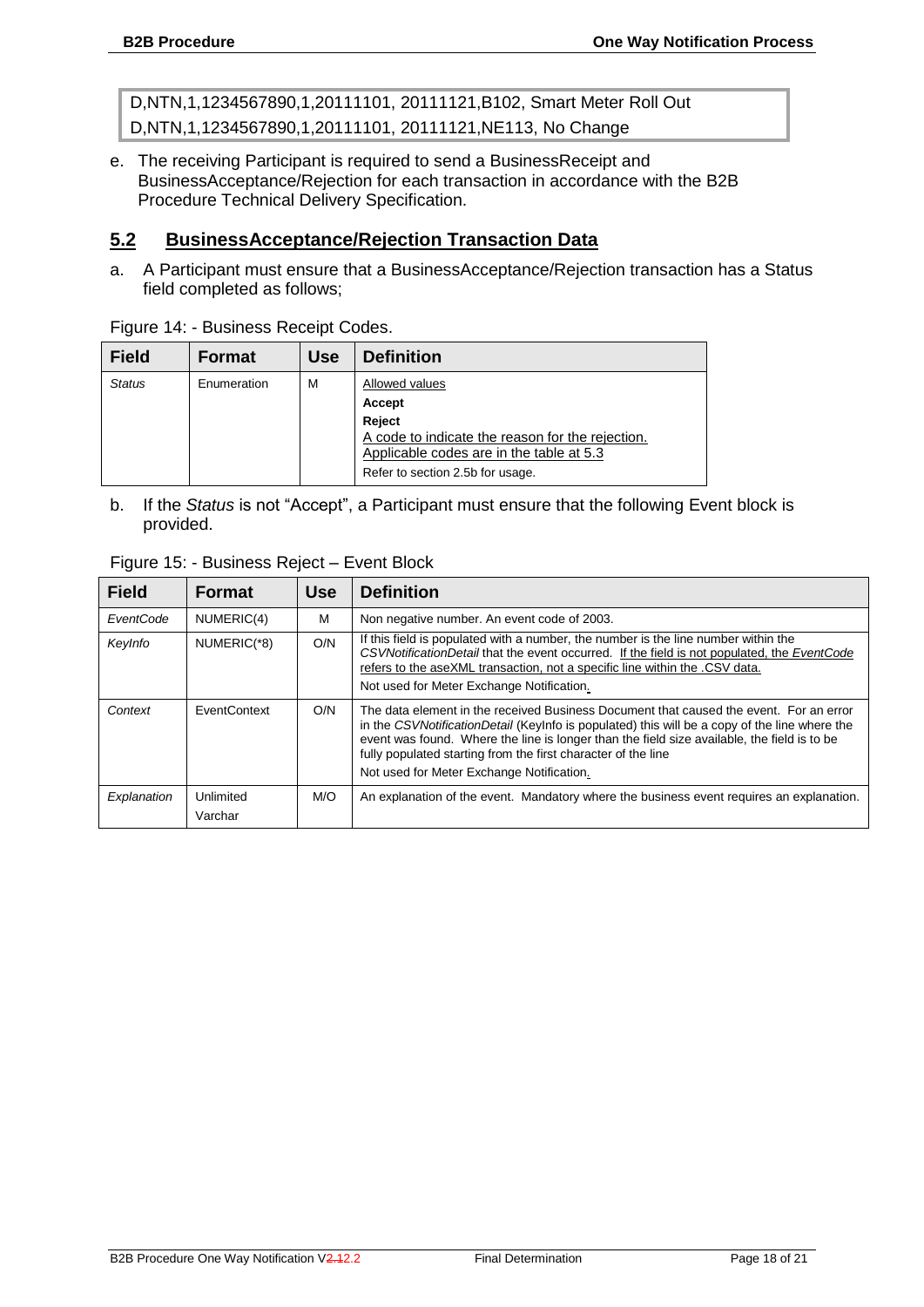#### <span id="page-19-0"></span>**5.3 Applicable events:**

- a. Participants must use the most relevant Business Event(s). Where multiple *EventCodes* are applicable, these may be provided.
- b. Where the *EventCode* is not in the aseXML reserve range (0-999), an *EventCode* Description should be included in accordance with the aseXML Guidelines.
- c. The reference table for Business Events that can apply to this process and the relevant Business Signals, including *EventCode(s)* is located in section 5.3 of the B2B Procedure Technical Guidelines for B2B Procedures.